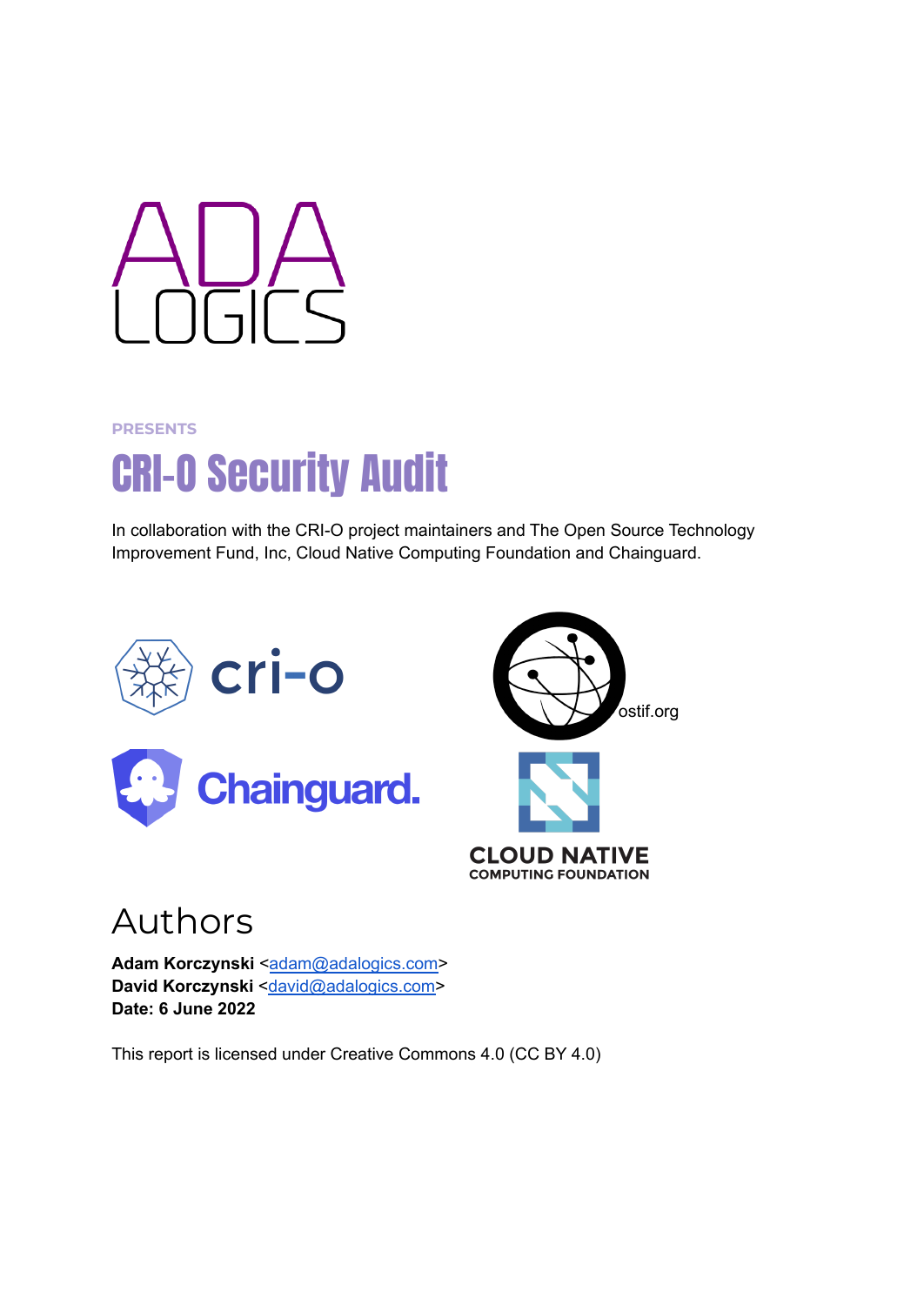



## <span id="page-1-0"></span>Executive summary

This report outlines a security engagement of the CRI-O project. CRI-O is an implementation of the Kubernetes Container Runtime Interface. The goal of this engagement was to conduct a holistic security assessment of CRI-O, which means that the engagement had several high-level tasks.

This security audit was performed by Ada Logics in collaboration with CRI-O maintainers, OSTIF, CNCF and Chainguard. Ada Logics performed the security work described in the first part of the report and Chainguard carried out a supply chain security assessment, which is found in the report appendix.

The assessment includes four high-level tasks:

- Threat model formalisation of CRI-O.
- Fuzzing integration of CRI-O into OSS-Fuzz, including fourteen designated fuzzers.
- Manual code auditing.
- Documentation/testing review

Most of the efforts in the engagement were spent on the first three items listed above, and particularly much on fuzzing and code auditing.

The primary security finding of the work is a single high-severity issue. A few minor issues were found as well, however, our view from completing this audit is that CRI-O is a well-written project that has a high level of security assurance.

The high severity finding is a denial of service attack on a given cluster by way of resource exhaustion of nodes. The attack is performed by way of pod creation, which means any user that can create a pod can cause denial of service on the given node that is used for pod creation. The CVE for this vulnerability is CVE-2022-1708.

Interestingly, the denial of service attack also occurred in other container runtime interface implementations, most notably Containerd. Specifically, the exact same attack that exhausts memory in CRI-O can be used to exhaust memory of Containerd. The CVE for the corresponding Containerd issue is CVE-2022-31030.

The Github security advisories for the denial of service attacks are:

- CRI-O: <https://github.com/cri-o/cri-o/security/advisories/GHSA-fcm2-6c3h-pg6j>
- Containerd: [https://github.com/containerd/containerd/security/advisories/GHSA-5ffw-gxpp](https://github.com/containerd/containerd/security/advisories/GHSA-5ffw-gxpp-mxpf)[mxpf](https://github.com/containerd/containerd/security/advisories/GHSA-5ffw-gxpp-mxpf)

In the remainder of this report we will iterate through each of the tasks in more detail, and the findings are listed at the end of the report.

The work in this report (excluding appendix) was done by Ada Logics over the duration of 25 working days.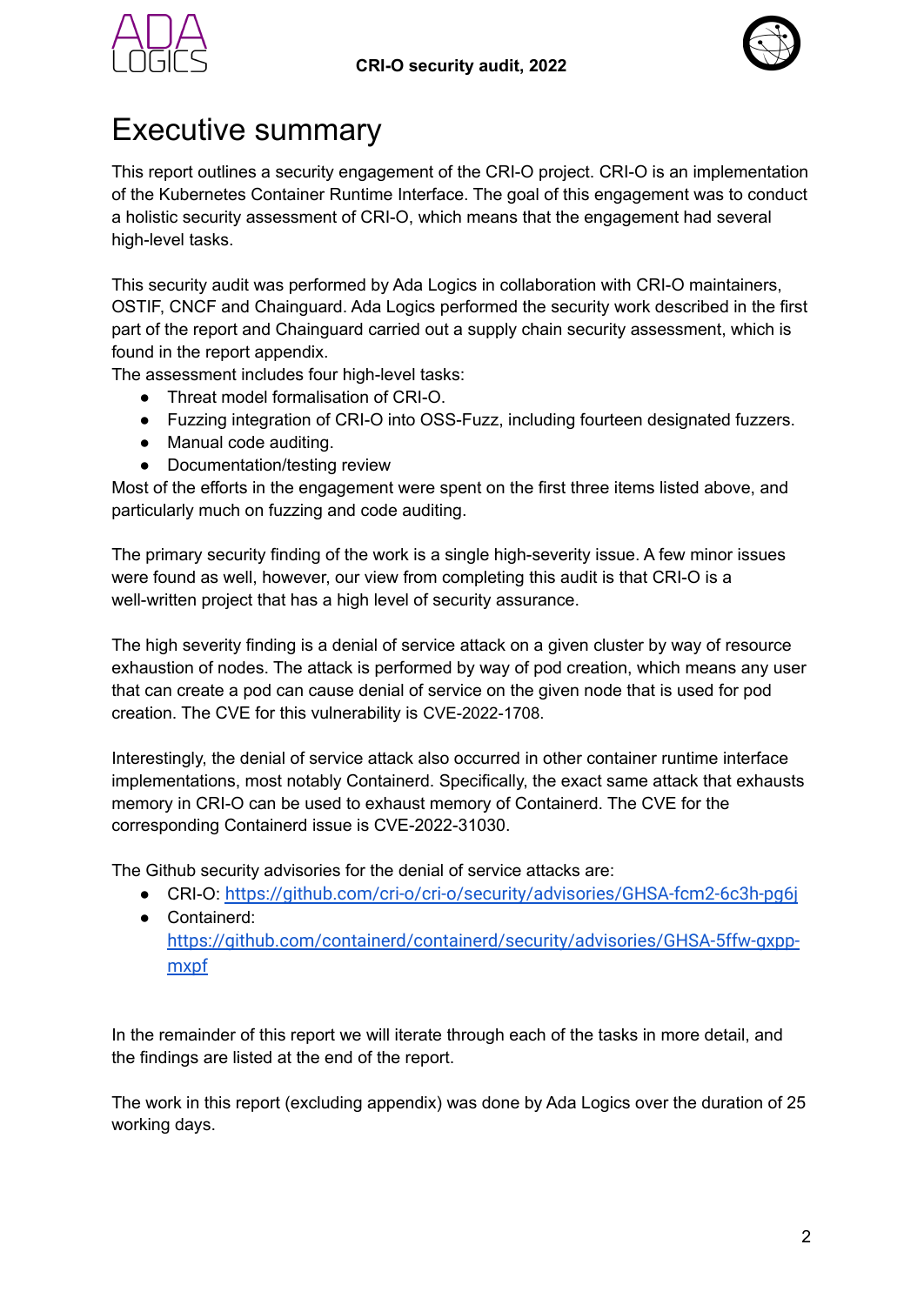



## Table of Contents

| <b>Executive summary</b>                                                           | $\boldsymbol{2}$ |
|------------------------------------------------------------------------------------|------------------|
| <b>Threat model formalisation</b>                                                  | 5                |
| CRI-O architecture & components                                                    | 5                |
| Crio binary                                                                        | 5                |
| Conmon                                                                             | 6                |
| Pinns                                                                              | 6                |
| Runtime service                                                                    | 6                |
| Containers/image and containers/storage                                            | 6                |
| <b>Container Network Interface</b>                                                 | 6                |
| CRI-O attack surface enumeration                                                   | $\overline{7}$   |
| CRI-O gRPC server                                                                  | 7                |
| Conmon                                                                             | 7                |
| Pinns                                                                              | 7                |
| Runtime service                                                                    | 8                |
| Containers/image and containers/storage                                            | 8                |
| <b>Container Network Interface</b>                                                 | 8                |
| <b>Code audit</b>                                                                  | 9                |
| <b>Fuzzing integration</b>                                                         | 11               |
| <b>Testing and documentation</b>                                                   | 13               |
| <b>Issues found</b>                                                                | 14               |
| Issue 1: High: Cluster DOS by way of memory exhaustion                             | 15               |
| Issue 2: Medium: Temporary exhaustion of disk resources on a given node            | 18               |
| Issue 3: Low: Use of deprecated library io/ioutil                                  | 19               |
| Issue 4: Low: Timeouts in container creation routines due to device specifications | 20               |
| Issue 5: Low: Unhandled errors from deferred file close operations                 | 21               |
| Issue 6: Informational: Missing nil-pointer checks in json unmarshalling           | 22               |
| <b>Appendix: Software Supply Chain Security Audit CRI-O</b>                        | 23               |
| <b>Table Of Contents</b>                                                           | 25               |
| <b>Engagement Overview</b>                                                         | 26               |
| <b>Chainguard Company Overview</b>                                                 | 26               |
| <b>Executive Summary</b>                                                           | 26               |
| <b>Software Supply Chain Security Background</b>                                   | 26               |
| <b>Goals</b>                                                                       | 28               |
| <b>Interviews &amp; Engagement Model</b>                                           | 28               |
| <b>Findings</b>                                                                    | 28               |
| <b>Build</b>                                                                       | 28               |
| Source Code                                                                        | 28               |
| Deploy                                                                             | 29               |
| <b>Material Verification</b>                                                       | 29               |
| <b>SLSA Overview</b>                                                               | 29               |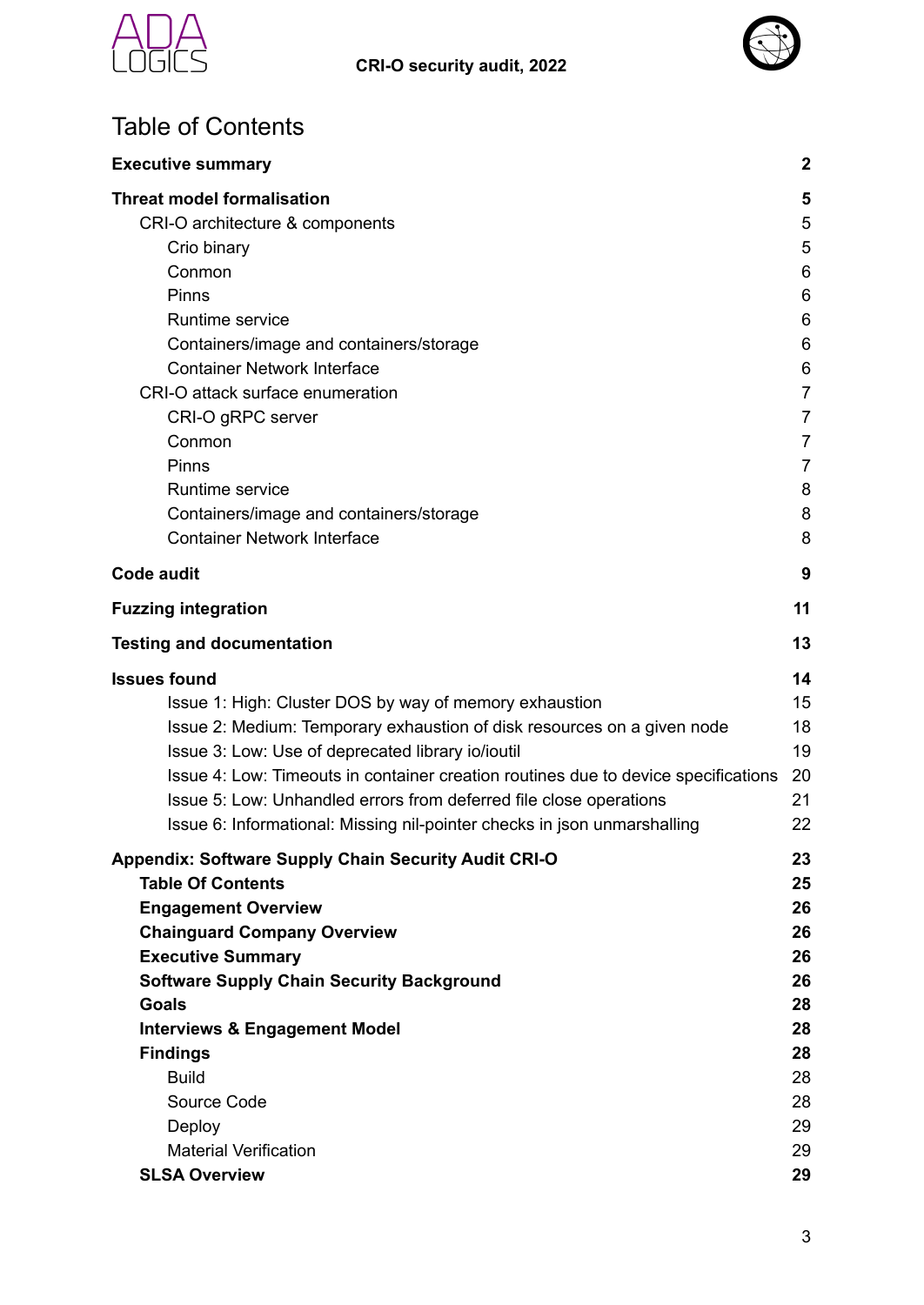#### **CRI-O security audit, 2022**





| <b>SLSA Findings</b>                                 | 29 |
|------------------------------------------------------|----|
| <b>SLSA Assessment Table</b>                         | 29 |
| <b>Recommendations and Remediations</b>              | 32 |
| Document the Release Process, Draft Policy           | 33 |
| System Generated Provenance and SBOM                 | 33 |
| Push towards SLSA compliance, all the way to Level 3 | 33 |
| Automate Package Builds                              | 34 |
| <b>Sources</b>                                       | 35 |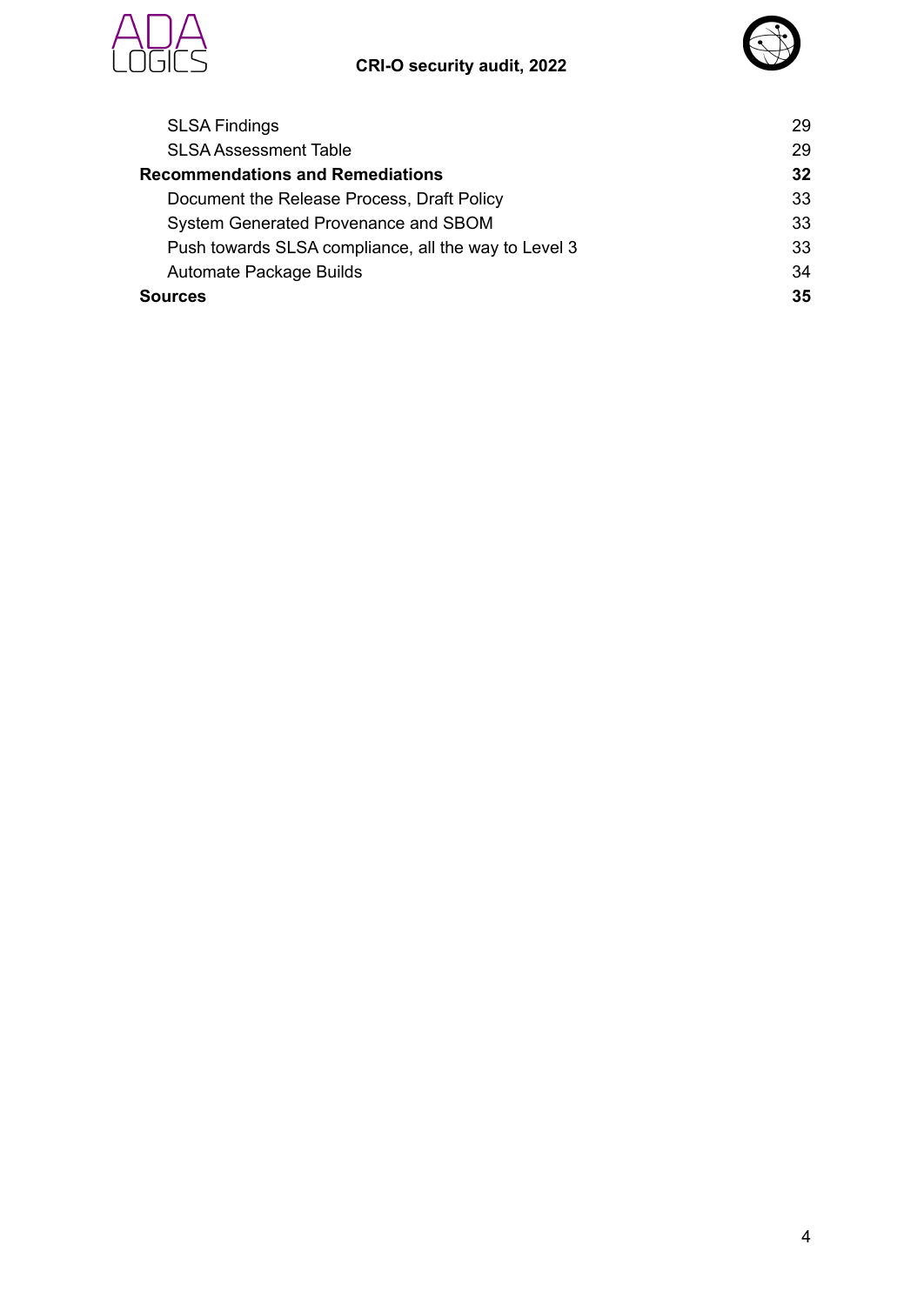



## <span id="page-4-0"></span>Threat model formalisation

In this section we outline the threat modelling of CRI-O. The goal of this effort was to construct an understanding of CRI-O in order to outline a suitable attack surface which can be used throughout the engagement. The goal is to both construct a model that is both useful for manual auditing as well as fuzzer creation. To do this, we extract the logical components of CRI-O and identify the potential application security issues that may exist.

## <span id="page-4-1"></span>CRI-O architecture & components

The architecture diagram of CRI-O provides a convenient way to identify these. In the following we go through each of the components to highlight their importance and security relevance.



<span id="page-4-2"></span>Diagram from <https://cri-o.io>

#### Crio binary

The central component of the CRI-O architecture is the crio binary itself. This application is in charge of facilitating communication between kubelet and the rest of the components that CRI-O uses, such as container runtimes and container registries. The crio binary runs by way of a gRPC server which implements the [Kubernetes](https://github.com/kubernetes/cri-api) Container Runtime Interface.

The execution environment of the crio binary is particularly relevant to the security analysis of CRI-O. In particular, crio is always meant to:

- 1. Only communicate with the Kubelet, despite it in theory being able to work as a gRPC server independently of Kubelet.
- 2. Run as a systemd daemon.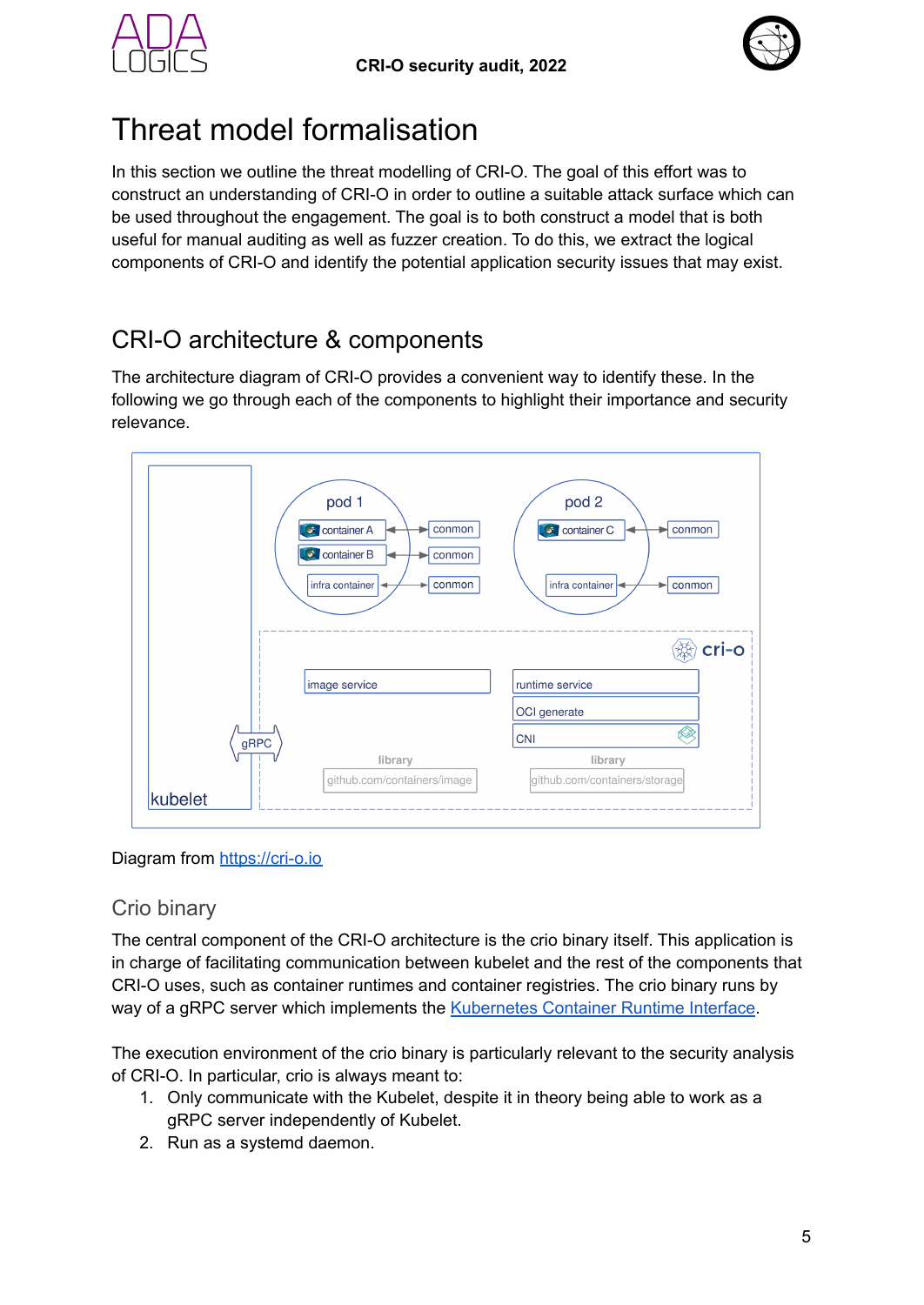#### **CRI-O security audit, 2022**





The importance of the crio binary only communicating with the Kubelet is important because the Kubelet handles a lot of the sanitization of user input before it reaches CRI-O. Furthermore, much of the input that reaches CRI-O is auto-generated by Kubelet and follows a certain set of restrictions. This is important for the threat model of CRI-O because many security issues will arise in the event that the gRPC server runs independently of Kubelet.

The fact that the gRPC server runs by way of the Kubelet makes it more complicated to assess the complete security posture of CRI-O. This is because in order to understand the potential input space CRI-O has it is necessary to navigate through the Kubelet, and the Kubelet will perform various sanitizations as well as generate data that is passed on to CRI-O.

For the above reasons, it's imperative to stress: CRI-O is only meant to be run by way of the Kubelet and if this is not satisfied then there are no guarantees from CRI-O about being secure.

The crio binary itself handles a lot of communication and managing of the other components involved in the CRI-O ecosystem. We will now iterate through several of the important ones.

#### <span id="page-5-0"></span>Conmon

Is a small utility application working as a monitoring and communication tool between CRI-O and OCI runtimes, e.g. runc in the CRI-O case. A Conmon process is launched for each container started by the crio binary.

#### <span id="page-5-1"></span>Pinns

The Pinns utility is a small program that lives in the CRI-O repository [here](https://github.com/cri-o/cri-o/tree/a12d4de4666875483659f158f5047185c519a40e/pinns) and is used to set kernel parameters at runtime. Notably, this utility was a core part of the container escape in [CVE-2022-0811](https://www.crowdstrike.com/blog/cr8escape-new-vulnerability-discovered-in-cri-o-container-engine-cve-2022-0811/). The problem that occurred was from a high-level perspective that the Pinns utility could be used to set arbitrary kernel parameters, whereas CRI-O aims to only allow setting a few selected and pre-determined kernel parameters.

#### <span id="page-5-2"></span>Runtime service

CRI-O implements the Kubernetes Container Runtime Interface with focus on using runtimes compatible with the Open Container Initiative Runtime [Specification](https://github.com/opencontainers/runtime-spec). The runtime service component in the CRI-O architecture is thus runtimes that implement this specification, such as [runc](https://github.com/opencontainers/runc).

#### <span id="page-5-3"></span>Containers/image and containers/storage

The [containers/image](https://github.com/containers/image) and [containers/storage](https://github.com/containers/storage) projects are used by CRI-O to pull images from container registries as well as storing the file systems on disk, respectively.

#### <span id="page-5-4"></span>Container Network Interface

CRI-O uses the [Container](https://github.com/containernetworking/cni) Network Interface to configure network interfaces for its pods.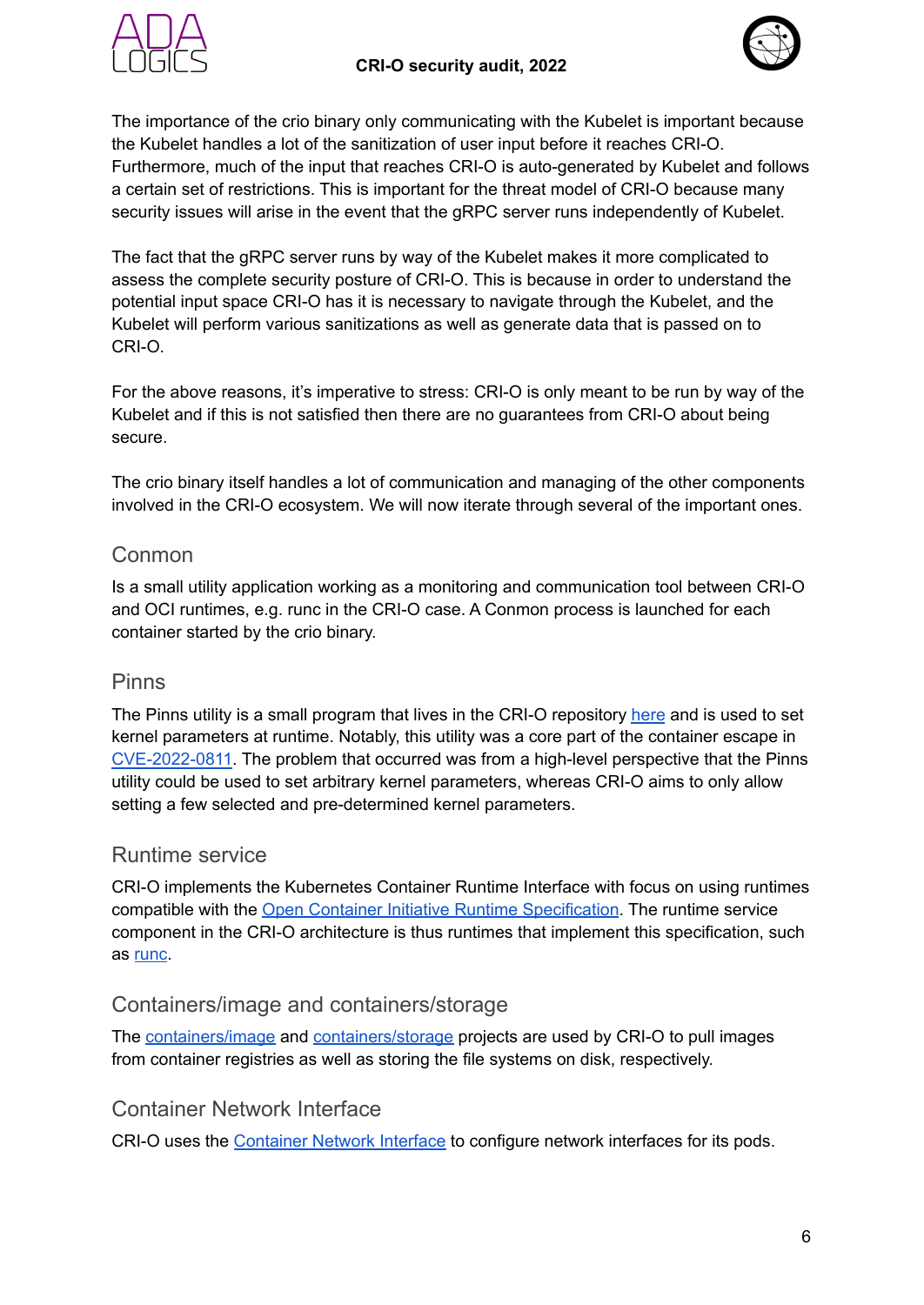



### <span id="page-6-0"></span>CRI-O attack surface enumeration

In this section we outline the attack surface enumeration. The goal is first and foremost to outline relevant areas of potential attacks to be analysed throughout this engagement. In this context, we focus on identifying an attack surface that we can assess in line with the scope of the audit.

The focus of the attack surface enumeration is to highlight where breaking of trust relationships in CRI-O may be possible and also areas of potential vulnerabilities in the components outlined above.

The focus of our attack surface enumeration is also to identify the scope of the security in CRI-O.

#### <span id="page-6-1"></span>CRI-O gRPC server

A central part of the attack surface of CRI-O is the gRPC server itself. The gRPC server itself accepts input from the Kubelet and a lot of security measures are handled by Kubernetes before passing the data over to the gRPC server.

Due to the relationship between Kubernetes and the CRI, the important part for the gRPC server is that each of the gRPC handlers will only perform the operations expected by the gRPC handler and only those. There should be no unintended side-effects.

The gRPC server runs as a daemon on each Kubernetes node. This means a key threat to CRI-O is if the gRPC server can be used to perform unintended behaviour on the node which can be used for malicious purposes.

The gRPC server doesndles a lot of handling of other components on the node, e.g. Conmon, OCI runtime and Pinns. The communication and management of these components is an area of attack surface, e.g. command injections or passing of malicious data to the other components.

#### <span id="page-6-2"></span>Conmon

A conmon process is launched for each container on the node managed by CRI-O. Conmon is thus a ubiquitous part of the system. Conmon is written in C and susceptible to memory corruption attacks. User input originating from the gRPC server is passed to Conmon and input from the container's are also handled in Conmon. These are areas of potential attack surface against Conmon.

#### <span id="page-6-3"></span>Pinns

The central attack surface to the Pinns utility is whether it can be abused to set undesired kernel runtime parameters. This is the style that the recent attack leveraged in [CVE-2022-0811](https://www.crowdstrike.com/blog/cr8escape-new-vulnerability-discovered-in-cri-o-container-engine-cve-2022-0811/). In addition to this, Pinns is written in C which means it is susceptible to memory corruption issues.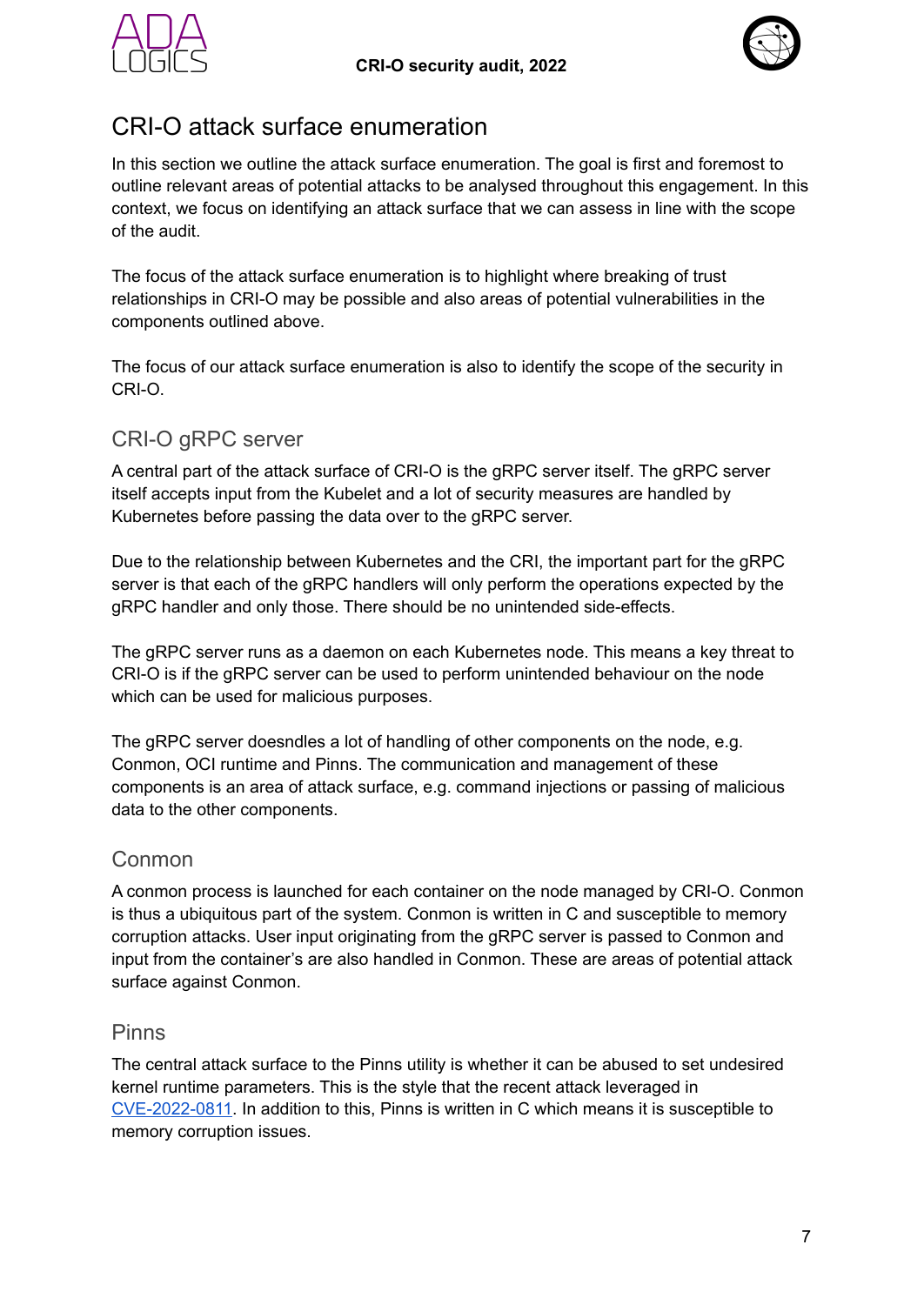



#### <span id="page-7-0"></span>Runtime service

The runtime service plays a big role in CRI-O. The attack surface of the runtime implementations themselves is out of scope of CRI-O. However, the communication channels and configuration between CRI-O and the runtime implementations is an area of attack surface.

#### <span id="page-7-1"></span>Containers/image and containers/storage

The [containers/image](https://github.com/containers/image) and [containers/storage](https://github.com/containers/storage) libraries are used to handle container images. Each of these projects should be treated as potential areas of issues, such as mishandling of data that can affect CRI-O.

The containers/image relies on [dependencies](https://github.com/containers/image#building) with substantial complexity that are written in memory unsafe languages, e.g. OSTree. In this sense, although CRI-O is mainly written in the Go programming language it has close dependencies that are written in memory unsafe languages.

The communication between the container registries and CRI-O is also an area of attack surface. The network communication needs to be done in a secure manner.

#### <span id="page-7-2"></span>Container Network Interface

The [Container](https://github.com/containernetworking/cni) Network Interface is used by CRI-O to configure container networking. The attack surface of the CNI itself is out of the scope of CRI-O. However, the communication channels and configuration between CRI-O and the CNI is an area of attack surface.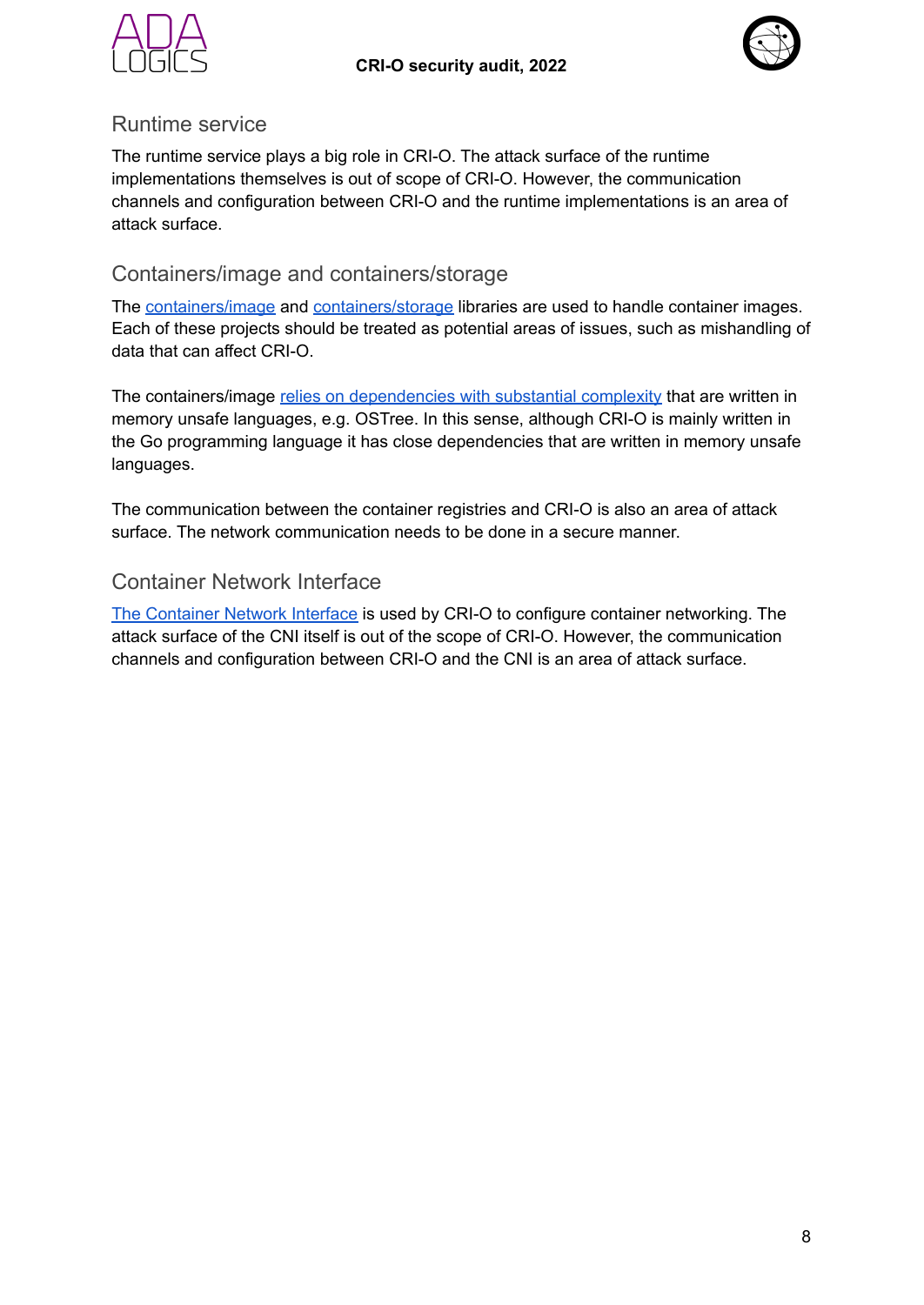



## <span id="page-8-0"></span>Code audit

In this section we outline the main efforts in manually auditing CRI-O and, specifically, we detail how we enumerated the attack surface defined above.

#### **Auditing of gRPC entrypoints.**

A thorough auditing of the gRPC handlers were undertaken in an effort to both understand the CRI-O daemon in detail as well as outline any potential areas for flaws. This is the main entrypoint for communication from CRI-O's perspective and is thus where the majority of the auditing efforts were dedicated.

The first step was to audit the code from the entrypoint of the gRPC handlers' and follow the possible code paths. At first the effort during the auditing was made to understand the details of the code, and then further reviews of the code were performed to assess security issues. During this auditing we focused on mishandling of untrusted input:

• Command injections for all code paths where crio ends up in exec calls. This includes calls to e.g. conmon and  $r$ , path (often runc). The arguments were traced to the origins in the gRPC messages.

In general, this found no possibilities for command injection due to the use of proper command execution handling. However, we found that in general there was a lack of sanitization on user input, though, none of which had any security issues at this moment in time.

- Improper file handling. We focused on cases for malevolent file operations such as path traversals and read/write of files in undesired ways.
- Manipulation of logging messages and whether user-controlled data can affect the integrity of logs or non-repudiation issues. We found that there was lack of sanitization on the user input to the logs, which means that in certain circumstances the gRPC server's logs can be tainted if the unsanitized variables include a newline character. However, this was deemed to have no security implications because:
	- The arguments that were unsanitised were created by Kubernetes.
	- The gRPC server is meant to run as a daemon and journalctl escapes the newline characters.

We still recommend the CRI-O maintainers to log data strings from input to CRI-O by way of using the "%q" format string rather than "%s". Sometimes in the code this is done interchangeably for the same variable, such as for reg. ContainerId [here](https://github.com/cri-o/cri-o/blob/a12d4de4666875483659f158f5047185c519a40e/server/container_start.go#L17-L20):

```
log.Infof(ctx, "Starting container: %s", req.ContainerId)
c, err := s.GetContainerFromShortID(req.ContainerId)
if err != nil {
  return status.Errorf(codes.NotFound, "could not find container %q:
%v", req.ContainerId, err)
```
We recommend sticking with the "%q".

The second step was to perform a bottom-up approach of vulnerable primitives in the gRPC server. The methodology of this effort was by starting from possible vulnerability primitives and from a bottom-up effort to determine if a potential vulnerable primitive was in fact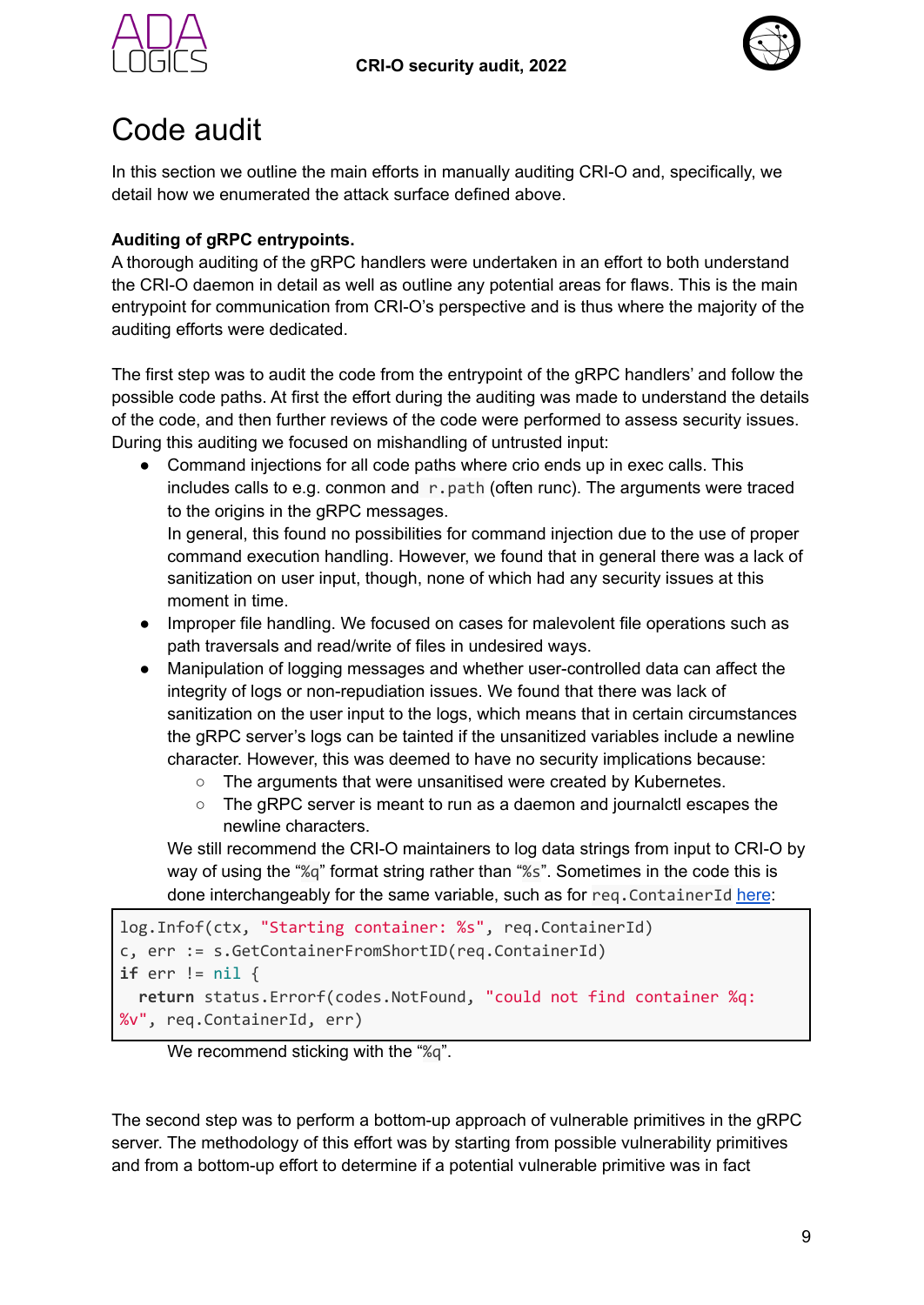



vulnerable. This included auditing all:

- Os.exec APIs
- File operations
- Command executions
- Logging operations

This worked well, in that following the bottom-up approach after having a good understanding of the whole flow, we found the problem described in Issue 1 of this report.

#### **Conmon auditing**

A thorough auditing of the Conmon utility was performed. Conmon is written in the C programming language and is thus vulnerable to memory corruption issues. The focus of this auditing was finding any memory corruption issues as well as logical issues that may exist.

In the auditing we looked at whether misuse of parameters is possible, e.g. to exploit code by way of memory corruption issues. We also developed a fuzzer for Conmon to analyse the logging and parsing routines in conmon/src/ctr\_logging.c. No issues were found.

#### **OSTree auditing**

During the initial phase of understanding the CRI-O source code we identified containers/image depends on libostree. Libostree is a complex application written in the C language, and, because of that, we made the decision early in the process to integrate libostree into OSS-Fuzz in this [PR](https://github.com/google/oss-fuzz/pull/7557). However, in collaboration with the CRI-O maintainers it was later determined OSTree is not an important dependency since CRI-O does not rely explicitly on OSTree, and, therefore, we focused our efforts elsewhere.

#### **Pinns utility auditing**

The pinns utility was audited for memory corruption issues and mishandling of user input. We also assessed the possibility of configuring undesired kernel parameters by way of /proc/sys virtual filesystem, and the options for what is set in Pinns is also guarded in the gRPC server with the guards in [pkg/config/sysctl.go](https://github.com/cri-o/cri-o/blob/e844e752a4174b7410cacd7f45d7e5dde2904791/pkg/config/sysctl.go)

#### **Applying CodeQL and gosec tools on gRPC server**

Finally, we ran two automated security analysis tools against the CRI-O code, specifically CodeQL (<https://lgtm.com/>) and Gosec (<https://github.com/securego/gosec>). We assessed the reports and validated the findings of them in terms of security relevance.

#### **Integrating CodeQL and Scorecards to the CI**

As part of our efforts here we integrated CodeQL and [Scorecard](https://github.com/ossf/scorecard) Github actions. These are now run on each PR made to CRI-O.

Although we found none of the issues reported as being exploitable, CodeQL did report a handful of coding issues. These have been addressed [here](https://github.com/cri-o/cri-o/commit/c657f4623d9d44c5ab7aa4b10780caaddeeced08).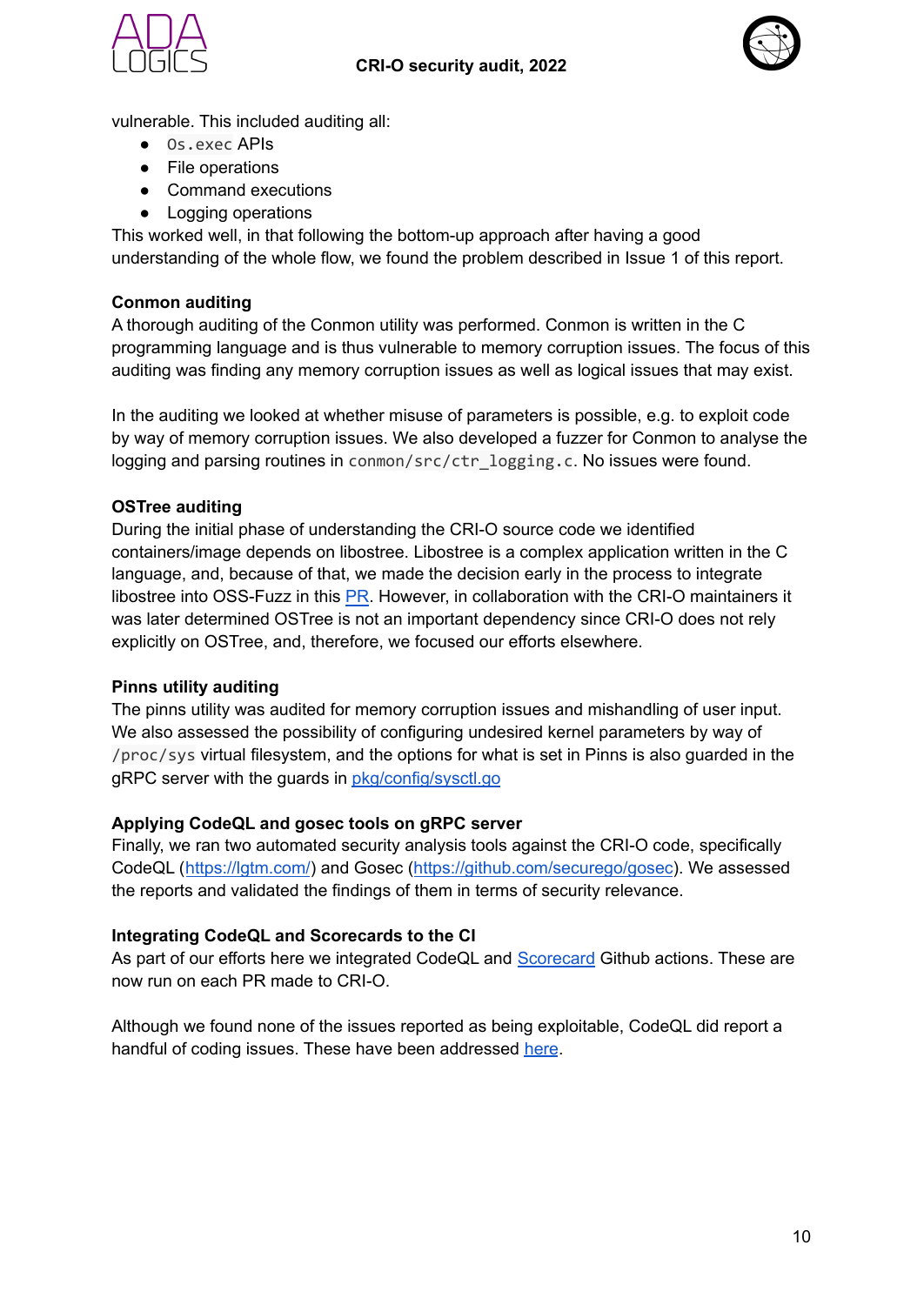



## <span id="page-10-0"></span>Fuzzing integration

In this section we outline the fuzzing work of CRI-O. The main goal of fuzzing CRI-O was to set up continuous fuzzing by way of OSS-Fuzz that achieves a high level of code coverage.

The main challenge of this task was to set up infrastructure to make fuzzing of CRI-O work. CRI-O relies on many components and binaries existing on the system, as well uses a fairly complex testing framework, e.g. many mocks.

In summary, we implemented 14 fuzzers targeting the CRI-O code, as well as containers/image and containers/store, and integrated the project into [OSS-Fuzz.](https://github.com/google/oss-fuzz) The fuzzers are available at <https://github.com/cncf/cncf-fuzzing/tree/main/projects/cri-o> and the OSS-Fuzz integration is available at <https://github.com/google/oss-fuzz/tree/master/projects/cri-o>.

The primary focus of the fuzzing was to target the gRPC handlers. This is mainly done by fuzz server which is a fairly large fuzzer consisting of 900 lines of code. This fuzzer initiates a gRPC server and sends sequences of random messages to the server. In this way, the fuzzer has a significant reach throughout the code of CRI-O. However, it's important to note here that the fuzzer is an over-approximation of the values that are actually possible to have in CRI-O, in that the fuzzer generates arbitrary data that is not sanitised by all the Kubelet logic, i.e. much of the data send will not be possible to receive through Kubelet. The fuzzer, regardless, found an interesting issue (issue 4 in this report).

| <b>Fuzzer</b>         | Source code                                                                                  |
|-----------------------|----------------------------------------------------------------------------------------------|
| fuzz_server           | https://github.com/cncf/cncf-fuzzing/blob/main/projects/cri-o<br><u>/fuzz_server.qo</u>      |
| fuzz_container_server | https://github.com/cncf/cncf-fuzzing/blob/main/projects/cri-o<br>/container server fuzzer.go |
| fuzz_copy_image       | https://github.com/cncf/cncf-fuzzing/blob/main/projects/cri-o<br><b>/storage fuzzer2.go</b>  |
| fuzz_container        | https://github.com/cncf/cncf-fuzzing/blob/main/projects/cri-o<br>/container fuzzer.go        |
| fuzz_apparmor         | https://github.com/cncf/cncf-fuzzing/blob/main/projects/cri-o<br>config apparmor fuzzer.go   |
| fuzz_blockio          | https://github.com/cncf/cncf-fuzzing/blob/main/projects/cri-o<br>/config blockio fuzzer.go   |
| fuzz_config           | https://github.com/cncf/cncf-fuzzing/blob/main/projects/cri-o<br>config fuzzer.go            |
| fuzz_generate_passwd  | https://github.com/cncf/cncf-fuzzing/blob/main/projects/cri-o                                |

The following table provides source code to all of the fuzzers developed.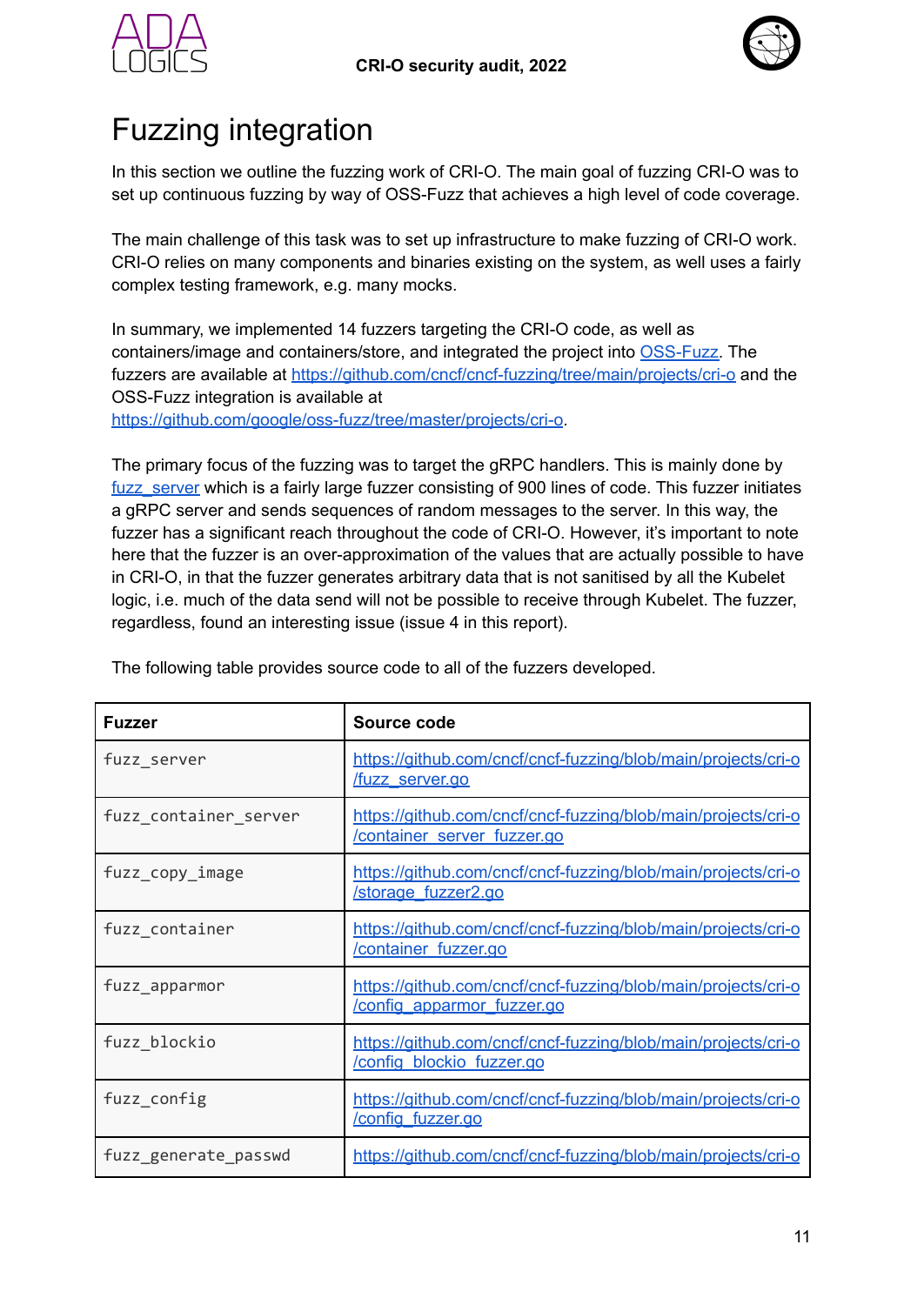



|                                | /utils fuzzer.go                                                                                |
|--------------------------------|-------------------------------------------------------------------------------------------------|
| fuzz_get_decryption_keys       | https://github.com/cncf/cncf-fuzzing/blob/main/projects/cri-o<br>/server fuzzer2.go             |
| fuzz_idtools_parse_id_ma<br>р  | https://github.com/cncf/cncf-fuzzing/blob/main/projects/cri-o<br><b>/server fuzzer2.go</b>      |
| fuzz_parse_image_name          | https://github.com/cncf/cncf-fuzzing/blob/main/projects/cri-o<br>/storage fuzzer.go             |
| fuzz_parse_store_referen<br>ce | https://github.com/cncf/cncf-fuzzing/blob/main/projects/cri-o<br>/ParseStoreReference fuzzer.go |
| fuzz rdt                       | https://github.com/cncf/cncf-fuzzing/blob/main/projects/cri-o<br>/config rdt fuzzer.go          |
| fuzz shortnames resolve        | https://github.com/cncf/cncf-fuzzing/blob/main/projects/cri-o<br>/storage fuzzer.go             |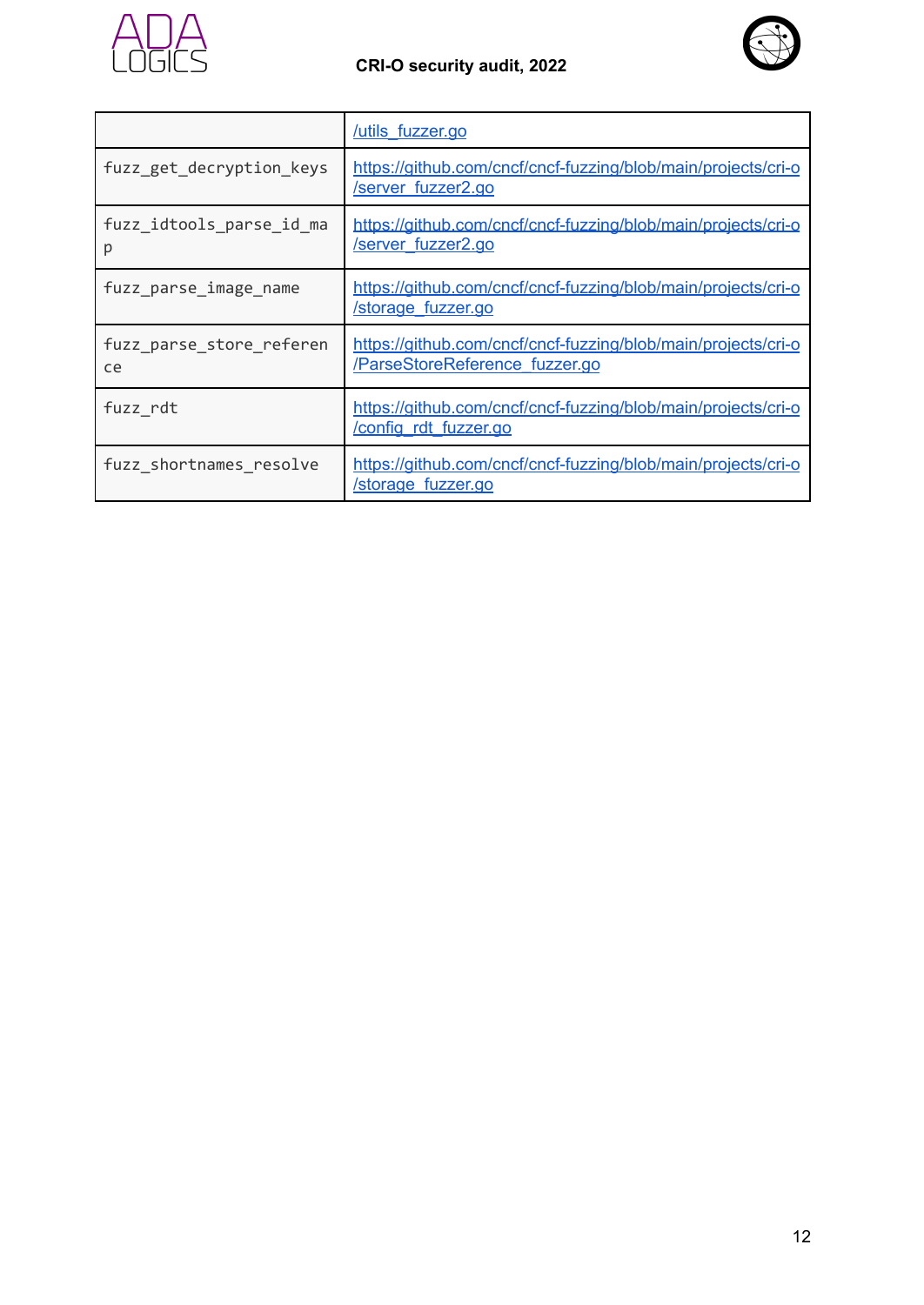



## <span id="page-12-0"></span>Testing and documentation

An area of interest from the CRI-O maintainers was our view on the testing and documentation of CRI-O.

In short, we found the testing of CRI-O to be extensive and of high quality. The testing of the gRPC server is extensive, but we found no unit testing of the Pinns utility. Pinns is a small component of CRI-O and this may be the reason why there is no unit testing. One recommendation we have in this context is to include more thorough unit tests for Pinns, in particular to also detect regressions that may be related to [CVE-2022-0811.](https://www.crowdstrike.com/blog/cr8escape-new-vulnerability-discovered-in-cri-o-container-engine-cve-2022-0811/)

We found the documentation of CRI-O and its internals to be very limited and almost non-existing. This was problematic from a perspective of getting to understand the code in detail. A lot of this engagement was spent in walking through the code to extract a thorough understanding, and this could be improved with more technical documentation.

In the context of documentation, the man pages and the tutorials in  $/$ tutorials were of significant help, as well as the (limited) documentation on <https://cri-o.io>.

Due to the nature of CRI-O's security model it's imperative to be able to assess CRI-O (and custom versions of it) by way of Kubernetes. Our approach to this ended up being using CRI-O in Minikube and transferring custom crio binaries into the Minikube cluster from our localhost. In this way we could attack CRI-O from a Kubernetes user's perspective while debugging CRI-O with custom modifications. In the context for future security work it would be of great benefit to have tutorials or guides on how to deploy custom CRI-O binaries (or at least the gRPC server) onto a cluster, and perhaps for multiple common Kubernetes testing environments (i.e. not limited to [tutorials/Kubernetes.md\)](https://github.com/cri-o/cri-o/blob/main/tutorials/kubernetes.md).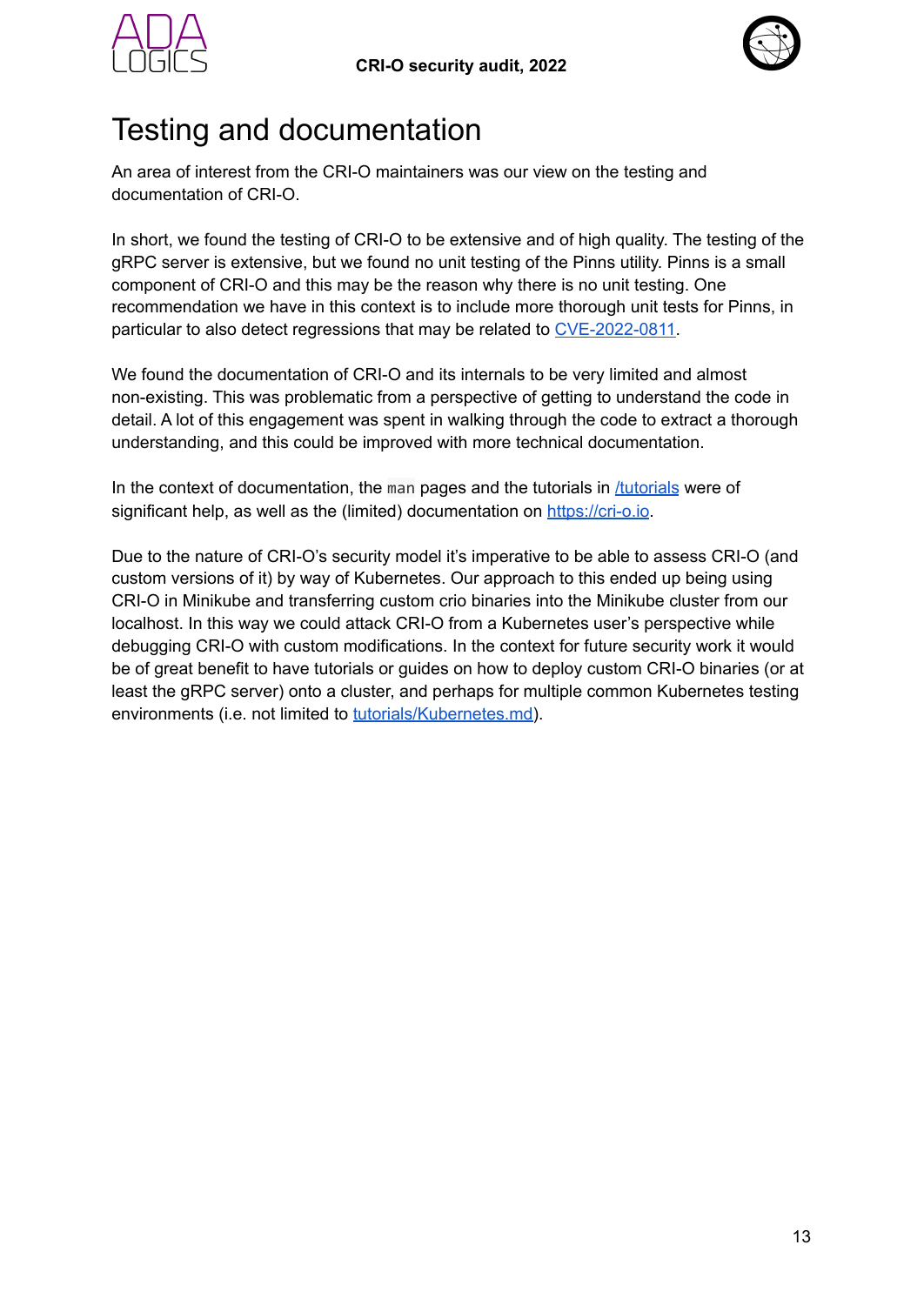



## <span id="page-13-0"></span>Issues found

In this section we outline and detail the issues found in CRI-O. The following table summarises the issues found and in the remaining parts of the report we go into detail with each of the issues.

| Issue number   | Title                                                                   | Severity      | <b>Difficulty</b> |
|----------------|-------------------------------------------------------------------------|---------------|-------------------|
| ADA-CRIO-22-01 | Cluster DOS by way of memory exhaustion                                 | High          | Low               |
| ADA-CRIO-22-02 | Temporary exhaustion of disk resources on<br>a given node               | Medium        | Low               |
| ADA-CRIO-22-03 | Use of deprecated library io/ioutil                                     | Low           | High              |
| ADA-CRIO-22-04 | Timeouts in container creation routines due<br>to device specifications | Low           | High              |
| ADA-CRIO-22-05 | Unhandled errors from deferred file close<br>operations                 | Low           | High              |
| ADA-CRIO-22-06 | Missing nil-pointer checks in json<br>unmarshalling                     | Informational | High              |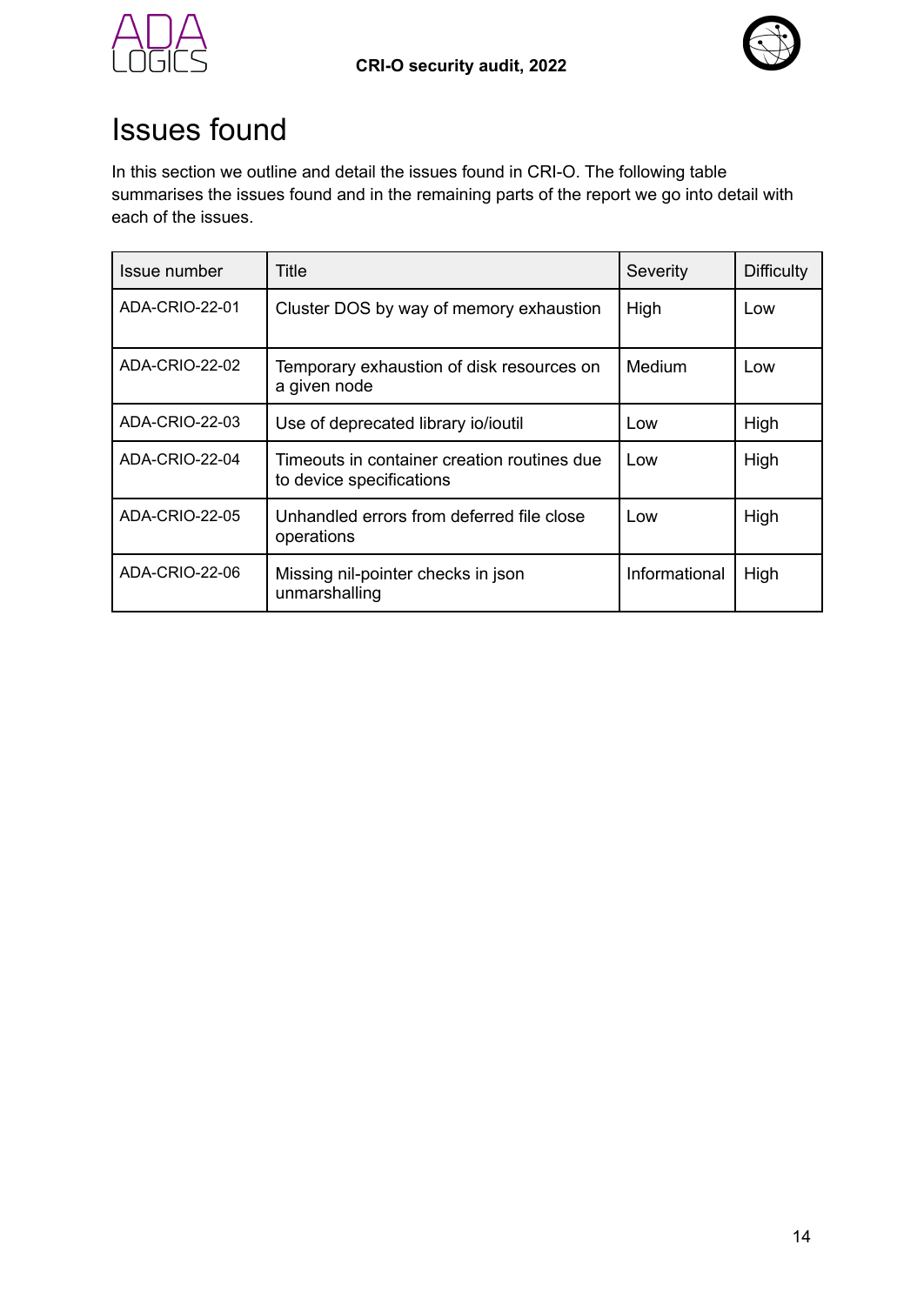



#### <span id="page-14-0"></span>Issue 1: High: Cluster DOS by way of memory exhaustion

| <b>Severity</b>   | High                                                  |
|-------------------|-------------------------------------------------------|
| <b>Difficulty</b> | Low                                                   |
| <b>Target</b>     | ExecSync gRPC handler and internal/oci/runtime oci.go |
| <b>Finding ID</b> | ADA-CRIO-22-01                                        |
| <b>Found by</b>   | Manual auditing                                       |

The ExecSync request runs commands in a container and logs the output of the command. This output is then read by CRI-O after command execution, and it is read in a manner where the entire file corresponding to the output of the command is read in. Thus, if the output of the command is large it is possible to exhaust the memory of the node when crio reads output of the command.

A similar, although manifested by way of different underlying code, also exists in Containerd and the exact same attack as outlined here can be used on Containerd.

The CVE for this vulnerability is CVE-2022-1708 for CRI-O and CVE-2022-31030 for Containerd, and the Github security advisories for this issue are:

- CRI-O: <https://github.com/cri-o/cri-o/security/advisories/GHSA-fcm2-6c3h-pg6j>
- Containerd: [https://github.com/containerd/containerd/security/advisories/GHSA-5ffw-gxpp](https://github.com/containerd/containerd/security/advisories/GHSA-5ffw-gxpp-mxpf)[mxpf](https://github.com/containerd/containerd/security/advisories/GHSA-5ffw-gxpp-mxpf)

The specific code that loads the logged output is [here](https://github.com/cri-o/cri-o/blob/231af7093b86c0dcd0828d9045e8b87bf20ed78e/internal/oci/runtime_oci.go#L582-L592):

```
// XXX: Currently runC dups the same console over both stdout and
stderr,
     // so we can't differentiate between the two.
     logBytes, err := ioutil.ReadFile(logPath)
     if err != nil {
           return nil, &ExecSyncError{
                 Stdout: stdoutBuf,
                 Stderr: stderrBuf,
                 ExitCode: -1,
                 Err: err,
           }
     }
```
The following deployment is an example yaml file that will log many gigabytes of 'A' characters, which will be read by the above lines. Depending on the machine this will exhaust the memory available.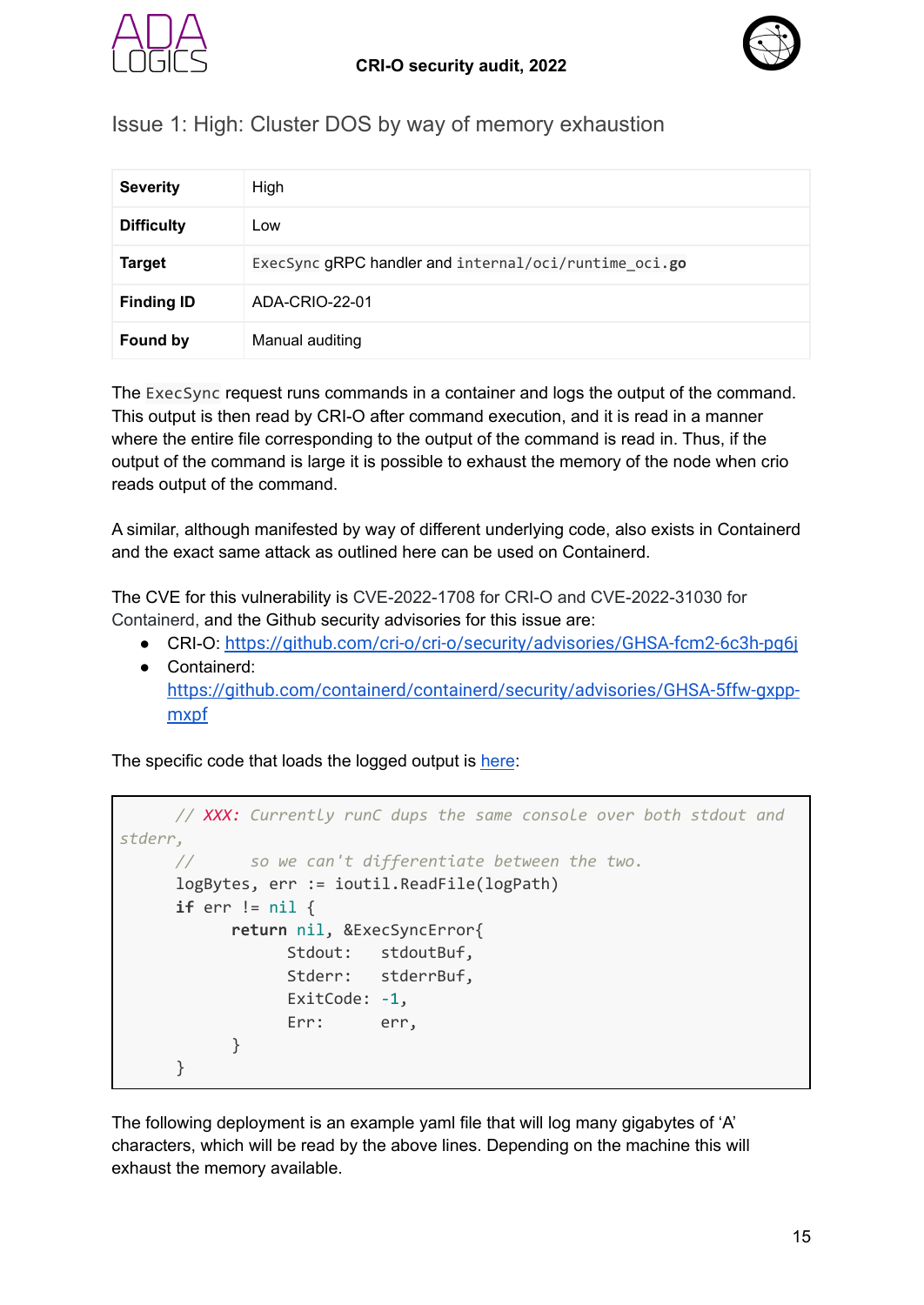



```
apiVersion: apps/v1
kind: Deployment
metadata:
  name: nginx-deployment100
spec:
  selector:
      matchLabels:
      app: nginx
  replicas: 2
  template:
      metadata:
      labels:
      app: nginx
      spec:
      containers:
      - name: nginx
      image: nginx:1.14.2
      ports:
      - containerPort: 80
      lifecycle:
            postStart:
            exec:
            command: ["/bin/sh", "-c", "for i in `seq 1 5000000`; do
echo -n
'AAAAAAAAAAAAAAAAAAAAAAAAAAAAAAAAAAAAAAAAAAAAAAAAAAAAAAAAAAAAAAAAAAAAAAA
AAAAAAAAAAAAAAAAAAAAAAAAAAAAAAAAAAAAAAAAAAAAAAAAAAAAAAAAAAAAAAAAAAAAAAAA
AAAAAAAAAAAAAAAAAAAAAAAAAAAAAAAAAAAAAAAAAAAAAAAAAAAAAAAAAAAAAAAAAAAAAAAA
AAAAAAAAAAAAAAAAAAAAAAAAAAAAAAAAAAAAAAAAAAAAAAAAAAAAAAAAAAAAAAAAAAAAAAAA
AAAAAAAAAAAAAAAAAAAAAAAAAAAAAAAAAAAAAAAAAAAAAAAAAAAAAAAAAAAAAAAAAAAAAAAA
AAAAAAAAAAAAAAAAAAAAAAAAAAAAAAAAAAAAAAAAAAAAAAAAAAAAAAAAAAAAAAAAAAAAAAAA
AAAAAAAAAAAAAAAAAAAAAAAAAAAAAAAAAAAAAAAAAAAAAAAAAAAAAAAAAAAAAAAAAAAAAAAA
AAAAAAAAAAAAAAAAAAAAAAAAAAAAAAAAAAAAAAAAAAAAAAAAAAAAAAAAAAAAAAAAAAAAAAAA
AAAAAAAAAAAAAAAAAAAAAAAAAAAAAAAAAAAAAAAAAAAAAAAAAAAAAAAAAAAAAAAAAAAAAAAA
AAAAAAAAAAAAAAAAAAAAAAAAAAAAAAAAAAAAAAAAAAAAAAAAAAAAAAAAAAAAAAAAAAAAAAAA
AAAAAAAAAAAAAAAAAAAAAAAAAAAAAAAAAAAAAAAAAAAAAAAAAAAAAAAAAAAAAAAAAAAAAAAA
AAAAAAAAAAAAAAAAAAAAAAAAAAAAAAAAAAAAAAAAAAAAAAAAAAAAAAAAAAAAAAAAAAAAAAAA
AAAAAAAAAAAAAAAAAAAAAAAAAAAAAAAAAAAAAAAAAAAAAAAAAAAAAAAAAAAAAAAAAAAAAAAA
AAAAAAAAAAAAAAAAAAAAAAAAAAAAAAAAAAAAAAAAAAAAAAAAAAAAAAAAAAAAAAAAAAAAAAAA
AAAAAAAAAAAAAAAAAAAAAAAAAAAAAAAAAAAAAAAAAAAAAAAAAAAAAAAAAAAAAAAAAAAAAAAA
AAAAAAAAAAAAAAAAAAAAAAAAAAAAAAAAAAAAAAAAAAAAAAAAAAAAAAAAAAAAAAAAAAAAAAAA
AAAAAAAAAAAAAAAAAAAAAAAAAAAAAAAAAAAAAAAAAAAAAAAAAAAAAAAAAAAAAAAAAAAAAAAA
AAAAAAAAAAAAAAAAAAAAAAAAAAAAAAAAAAAAAAAAAAAAAAAAAAAAAAAAAAAAAAAAAAAAAAAA
AAAAAAAAAAAAAAAAAAAAAAAAAAAAAAAAAAAAAAAAAAAAAAAAAAAAAAAAAAAAAAAAAAAAAAAA
AAAAAAAAAAAAAAAAAAAAAAAAAAAAAAAAAAAAAAAAAAAAAAAAAAAAAAAAAAAAAAAAAAAAAAAA
```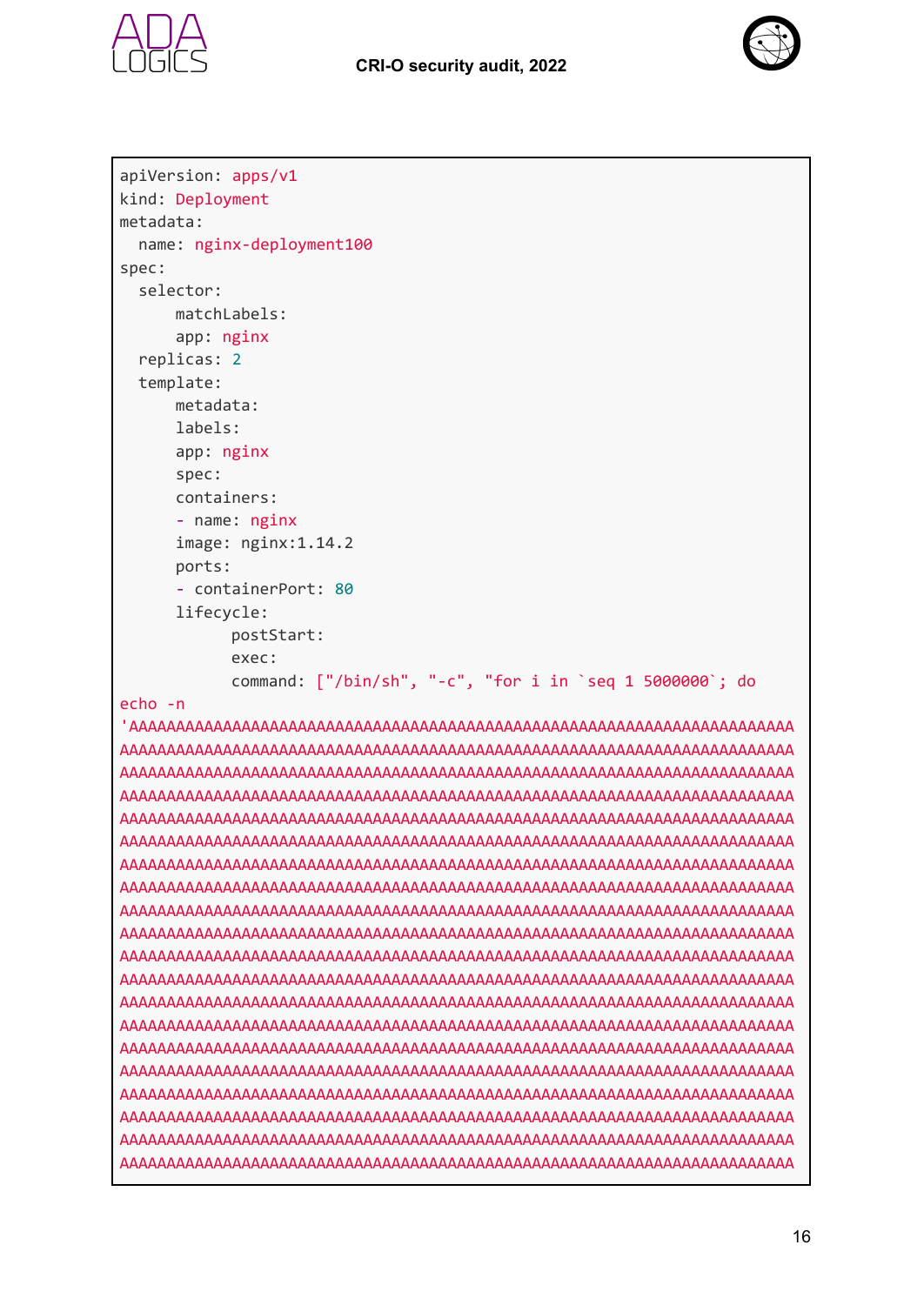



```
AAAAAAAAAAAAAAAAAAA'; done"]
            preStop:
            exec:
            command: ["/bin/sh", "-c", "echo
BBBBBBBBBBBBBBBBBBBBBBBBBBBBBBBBBBBBBBB"]
```
**Severity** is high since anyone who can create pods on the cluster can exhaust the memory on the nodes of the cluster.

**Difficulty** is low because the vulnerability is easy to exploit. However, in order to create deployments on the cluster a user is required to have already gained some privileges.

#### **Remediation:**

<span id="page-16-0"></span>The solution to this problem involved a patch to CRI-O that limited the number of bytes that were read from logFile written by conmon. Since the [dockershim](https://github.com/dims/kubernetes/blob/5706a13bd6f5444f7dbadf5478e4912a1c8b9937/pkg/kubelet/dockershim/docker_streaming.go#L83-L84) previously set a limit of 16 MB for this buffer, the same size was adopted by CRI-O.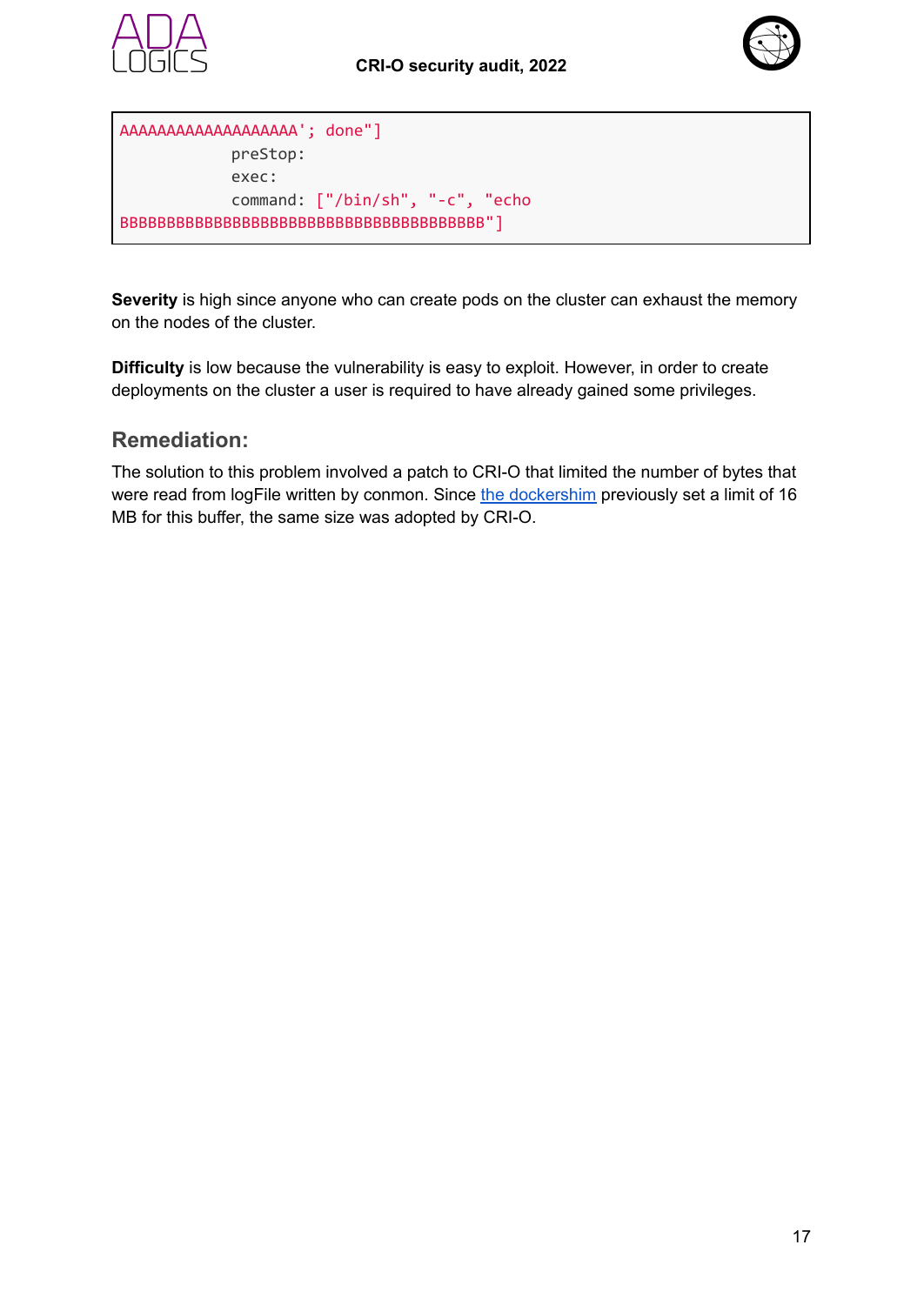



Issue 2: Medium: Temporary exhaustion of disk resources on a given node

| <b>Severity</b>   | Medium                                                |
|-------------------|-------------------------------------------------------|
| <b>Difficulty</b> | Low                                                   |
| <b>Target</b>     | ExecSync gRPC handler and internal/oci/runtime_oci.go |
| <b>Finding ID</b> | ADA-CRIO-22-02                                        |
| <b>Found by</b>   | Manual auditing                                       |

The ExecSync request runs commands in a container and logs the output of the command. Thus, if the output of the command is large it is possible to exhaust the storage of the node as all output is stored on disk.

This is orthogonal to issue 1, but is a separate issue that should also be considered. Kubernetes allows users to specify storage limitations to pods, and it is possible by users to bypass this, at least in the sense of taking up more storage than asked for, in a temporary manner by way of logging.

#### **Remediation:**

<span id="page-17-0"></span>For this vulnerability, the fix lies in conmon, since conmon is the entity writing the exec log to disk. Conmon will introduce the `--log-global-size-max` option, which counts the number of bytes that have been written for this container, and ignores bytes written after the limit is reached. CRI-O has been patched to check for this capability in conmon, and sets the limit to 16MB automatically if conmon supports it.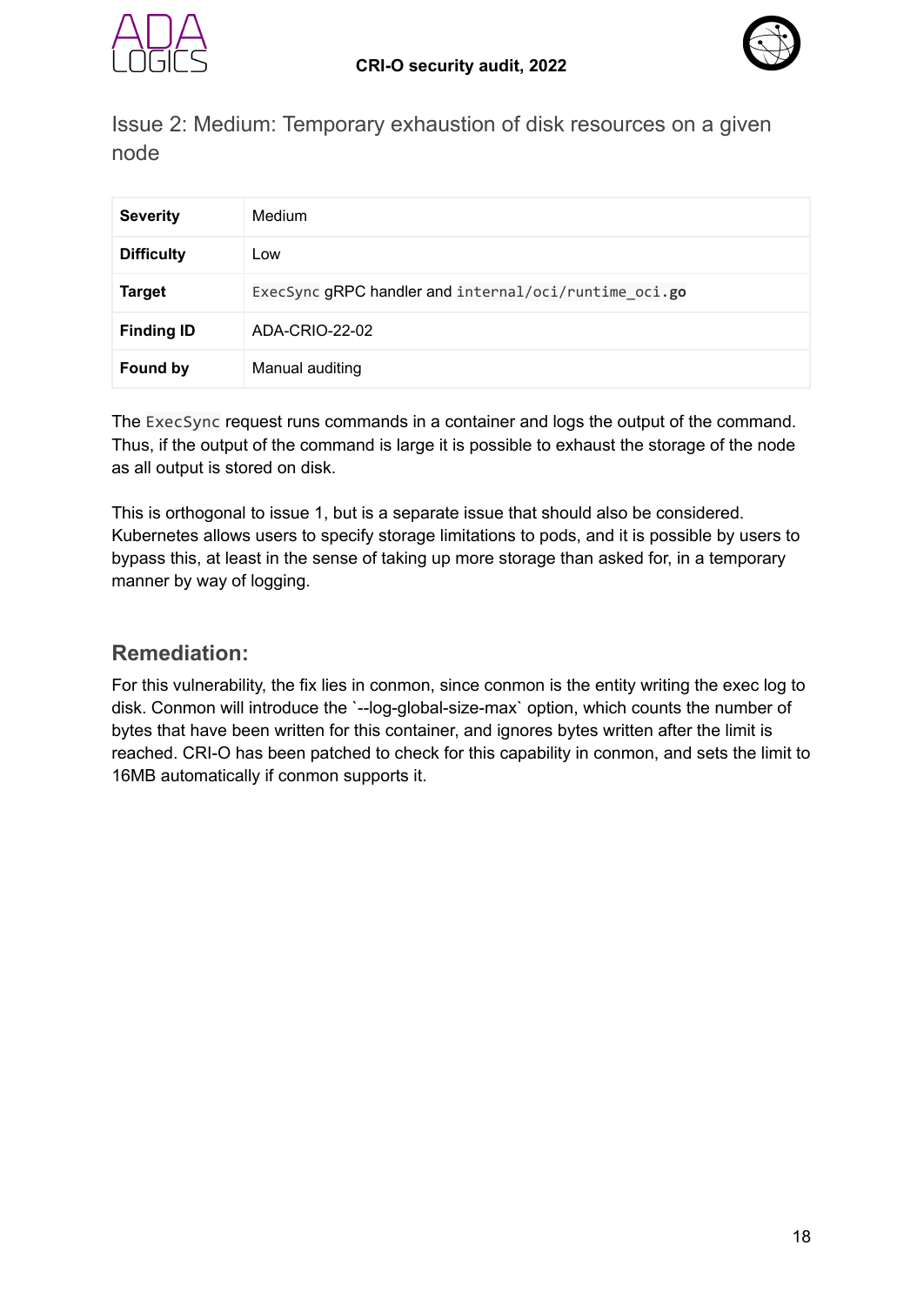



#### Issue 3: Low: Use of deprecated library io/ioutil

| <b>Severity</b>   | Low                      |
|-------------------|--------------------------|
| <b>Difficulty</b> | High                     |
| <b>Target</b>     | Many places in code base |
| <b>Finding ID</b> | ADA-CRIO-22-03           |
| <b>Found by</b>   | Manual auditing          |

The library io/ioutil is used throughout the codebase. This library is deprecated since go1.16 https://go.dev/doc/go1.16#ioutil

The deprecation was not due to security issues and as such it does not pose any immediate risk. However, the use of deprecated libraries is discouraged and can lead to situations where security issues in a library are found but never patched.

Issue 1 is due to the use of a dangerous function, ReadFile, in this library.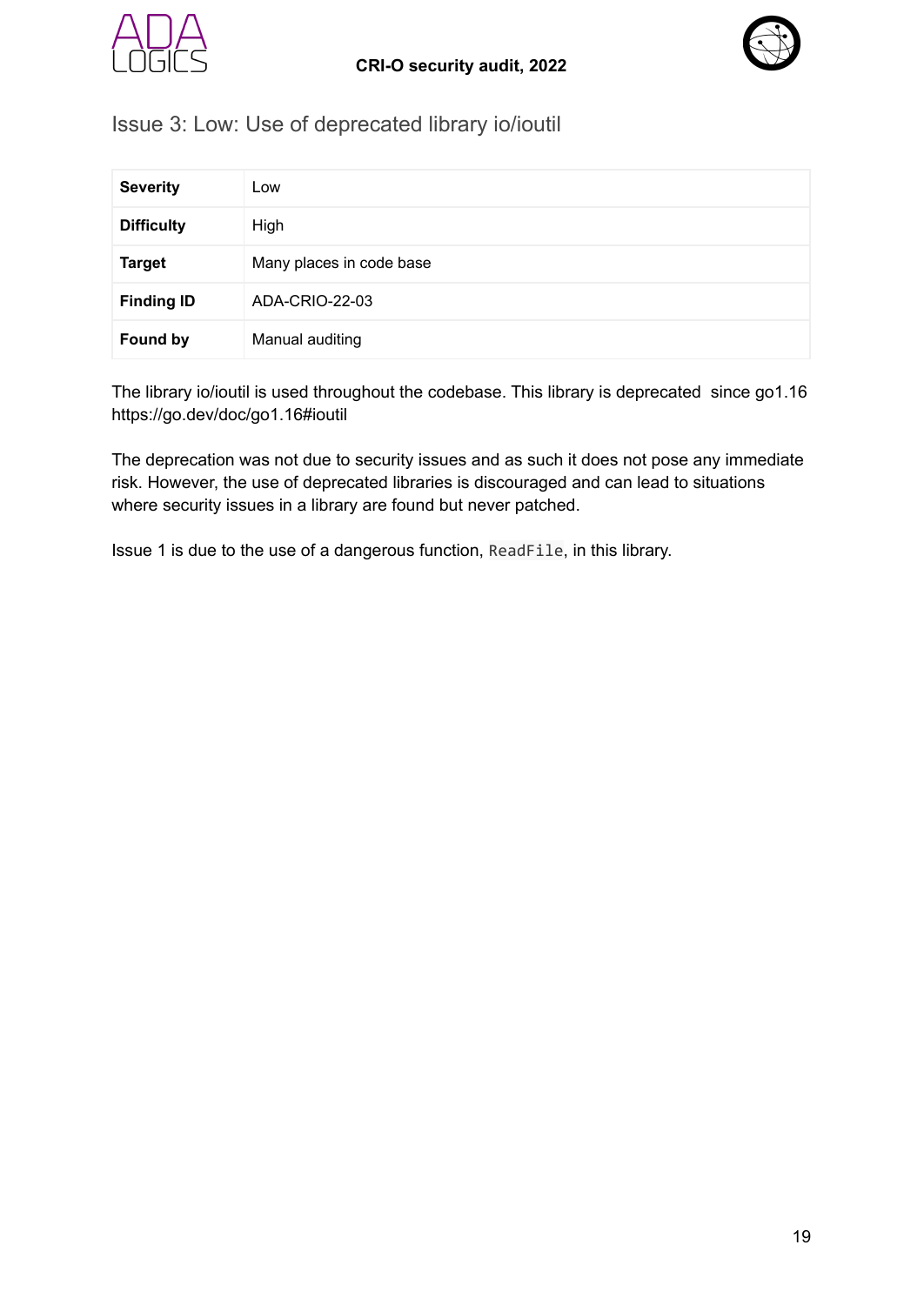



<span id="page-19-0"></span>Issue 4: Low: Timeouts in container creation routines due to device specifications

| <b>Severity</b>   | Low                                  |
|-------------------|--------------------------------------|
| <b>Difficulty</b> | High                                 |
| <b>Target</b>     | internal/factory/container/device.go |
| <b>Finding ID</b> | ADA-CRIO-22-04                       |
| <b>Found by</b>   | Fuzzing                              |

The following issue: <https://bugs.chromium.org/p/oss-fuzz/issues/detail?id=47159> is a timeout in SpecAddDevices triggered by the container fuzzer.go fuzzer. The issue is triggered by a call to [SpecAddDevices](https://github.com/cncf/cncf-fuzzing/blob/5c8fd77a6f32444f753b8dc1d58b010b8333f6da/projects/cri-o/container_fuzzer.go#L88) function call and the issue happens because the configuration ends up having set a number of devices in the container config that will each trigger [this](https://github.com/cri-o/cri-o/blob/f1d3a46642377d9bf4cb79255020b07578023540/internal/factory/container/device.go#L141) line with path set to "/". In this case this means there will be several directory walks of the entire file system, and this causes the timeout.

```
for _, device := range c.Config().Devices {
 // pin the device to avoid using `device` within the range scope as
  ...
  ...
 // if the device is not a device node
 // try to see if it's a directory holding many devices
 if err == devices.ErrNotADevice {
   // check if it is a directory
    if e := \text{utils.JsDirectory(path)}; e == \text{nil } f// mount the internal devices recursively
      // nolint: errcheck
      filepath.Walk(path, func(dpath string, f os.FileInfo, e error)
error {
      // filepath.Walk failed, skip
      if e != nil {
        return nil
```
The issue happens when a specific config is set by way of container.SetConfig.

This function is, however, set in the CreateContainer entrypoint of the server here [https://github.com/cri-o/cri-o/blob/c17baa0dd7701bfd9bed58cb24aef39c1c125cc0/server/co](https://github.com/cri-o/cri-o/blob/c17baa0dd7701bfd9bed58cb24aef39c1c125cc0/server/container_create.go#L289) [ntainer\\_create.go#L289](https://github.com/cri-o/cri-o/blob/c17baa0dd7701bfd9bed58cb24aef39c1c125cc0/server/container_create.go#L289) and the requests have not been sanitised before calling SetConfig.

#### **Recommendation:**

In general, we advise to have guards in place for this. Performance is of significance in CRI-O. Further discussion with the CRI-O team should be done.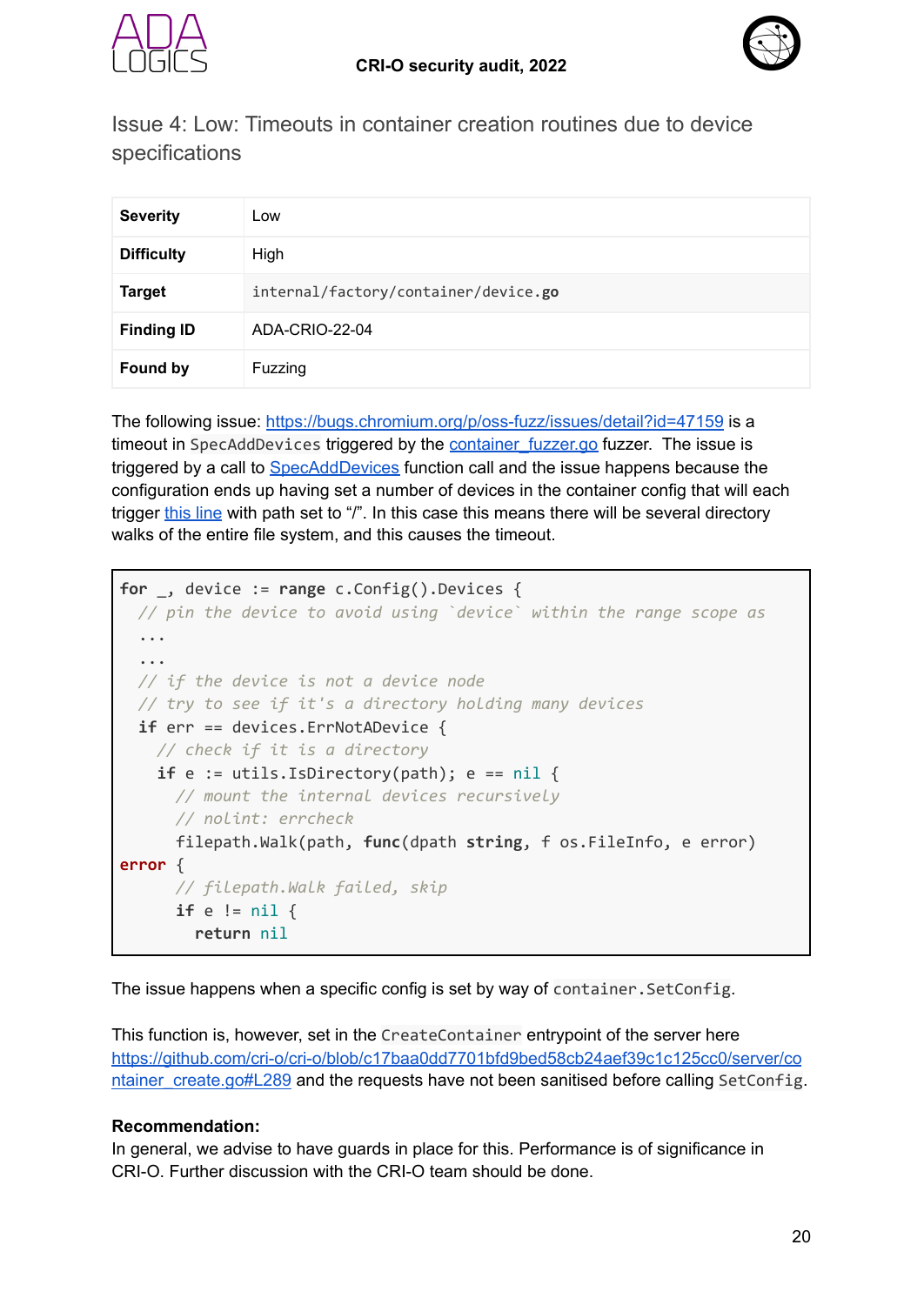



<span id="page-20-0"></span>Issue 5: Low: Unhandled errors from deferred file close operations

| <b>Severity</b>   | Low                 |
|-------------------|---------------------|
| <b>Difficulty</b> | High                |
| <b>Target</b>     | Throughout the code |
| <b>Finding ID</b> | ADA-CRIO-22-05      |
| <b>Found by</b>   | Manual auditing     |

Throughout the codebase there are places where file close operations are deferred within a function where a file is being written to, e.g.

[https://github.com/cri-o/cri-o/blob/149cccaad772158d5908376aad3ee86e4e1ca4cf/internal/o](https://github.com/cri-o/cri-o/blob/149cccaad772158d5908376aad3ee86e4e1ca4cf/internal/oci/runtime_oci.go#L1152) [ci/runtime\\_oci.go#L1152](https://github.com/cri-o/cri-o/blob/149cccaad772158d5908376aad3ee86e4e1ca4cf/internal/oci/runtime_oci.go#L1152) [https://github.com/cri-o/cri-o/blob/2aae9632876b0df4fba49e4229d7239a168a097c/cmd/crio/](https://github.com/cri-o/cri-o/blob/2aae9632876b0df4fba49e4229d7239a168a097c/cmd/crio/main.go#L201) [main.go#L201](https://github.com/cri-o/cri-o/blob/2aae9632876b0df4fba49e4229d7239a168a097c/cmd/crio/main.go#L201)

This can lead to undefined behaviour since any errors returned by the f.Close() operation are ignored. This can have consequences in the event a close operation fails and the data has not yet been flushed to the file, which the rest of the code will assume it to be. For a detailed discussion on this, please see

<https://www.joeshaw.org/dont-defer-close-on-writable-files/>

#### **Recommendation**

Ensure that errors from f.Close() are handled.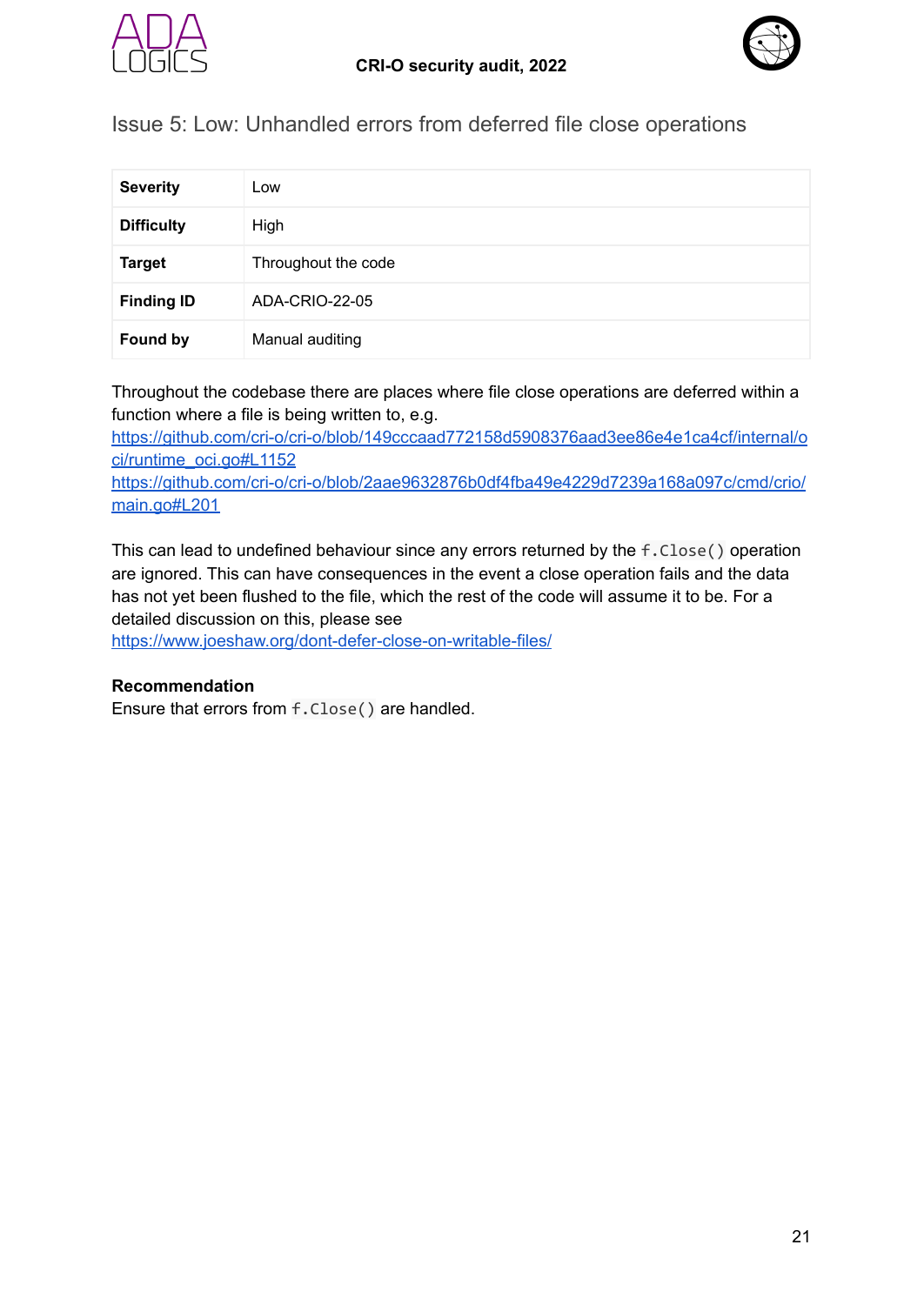



<span id="page-21-0"></span>Issue 6: Informational: Missing nil-pointer checks in json unmarshalling

| <b>Severity</b>   | Informational               |
|-------------------|-----------------------------|
| <b>Difficulty</b> | High                        |
| <b>Target</b>     | internal/oci/runtime_oci.go |
| <b>Finding ID</b> | ADA-CRIO-22-06              |
| <b>Found by</b>   | Manual auditing             |

There are several places in the code base where JSON decoding happens with a double pointer as argument. There are scenarios where the JSON decoding will cause the double pointer argument to be a nil-pointer and there are currently no checks in the code for this case.

An example of this is in internal/oci/runtime\_oci.go:

```
// regardless of what is in waitErr
// we should attempt to decode the output of the parent pipe
// this allows us to catch TimedOutMessage, which will cause waitErr to
not be nil
var ec *exitCodeInfo
decodeErr := json.NewDecoder(parentPipe).Decode(&ec)
…
…
NB: Called when there is no error in decoding:
if ec.ExitCode == -1 {
      return nil, &ExecSyncError{
            Stdout: stdoutBuf,
            Stderr: stderrBuf,
            ExitCode: -1,
            Err: errors.New(ec.Message),
      }
}
```
There are cases where decodeErr is nil and ec ends up also being nil. This would cause a nil-pointer dereference in ec.ExitCode. The specific event occurs when the output of parentPipe equals "null". Although we were not able to trigger this case, this exact coding pattern has previously caused high-severity security vulnerabilities elsewhere: <https://github.com/istio/istio/security/advisories/GHSA-856q-xv3c-7f2f>

#### **Recommendation:**

Check for ec being a nil pointer before dereferencing it or avoid using a nil-pointer dereference.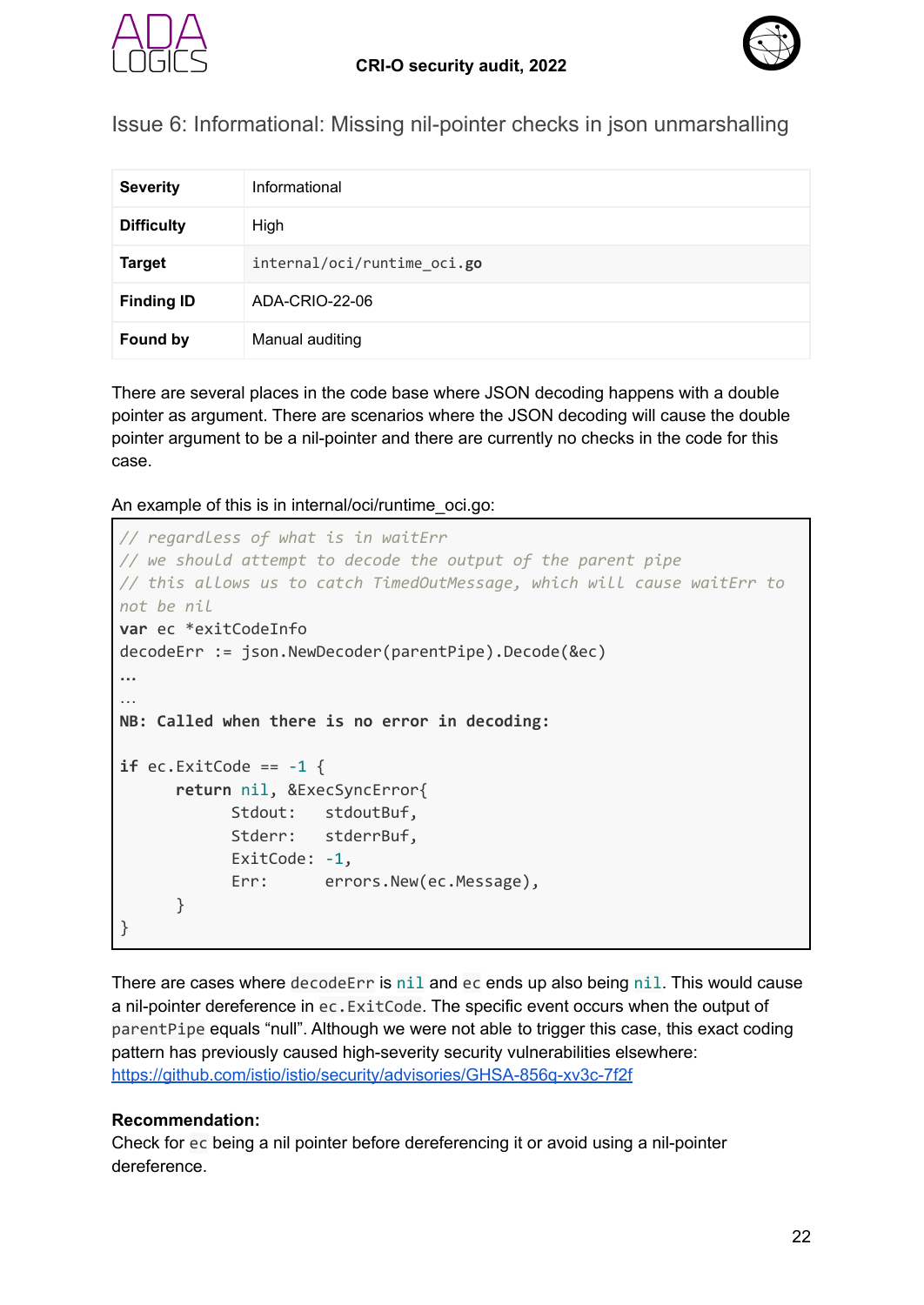



<span id="page-22-0"></span>

## Software Supply Chain Security Audit CRI-O

In collaboration with Open Source Technology Improvement Fund, Cloud Native Computing Foundation, and Ada Logics.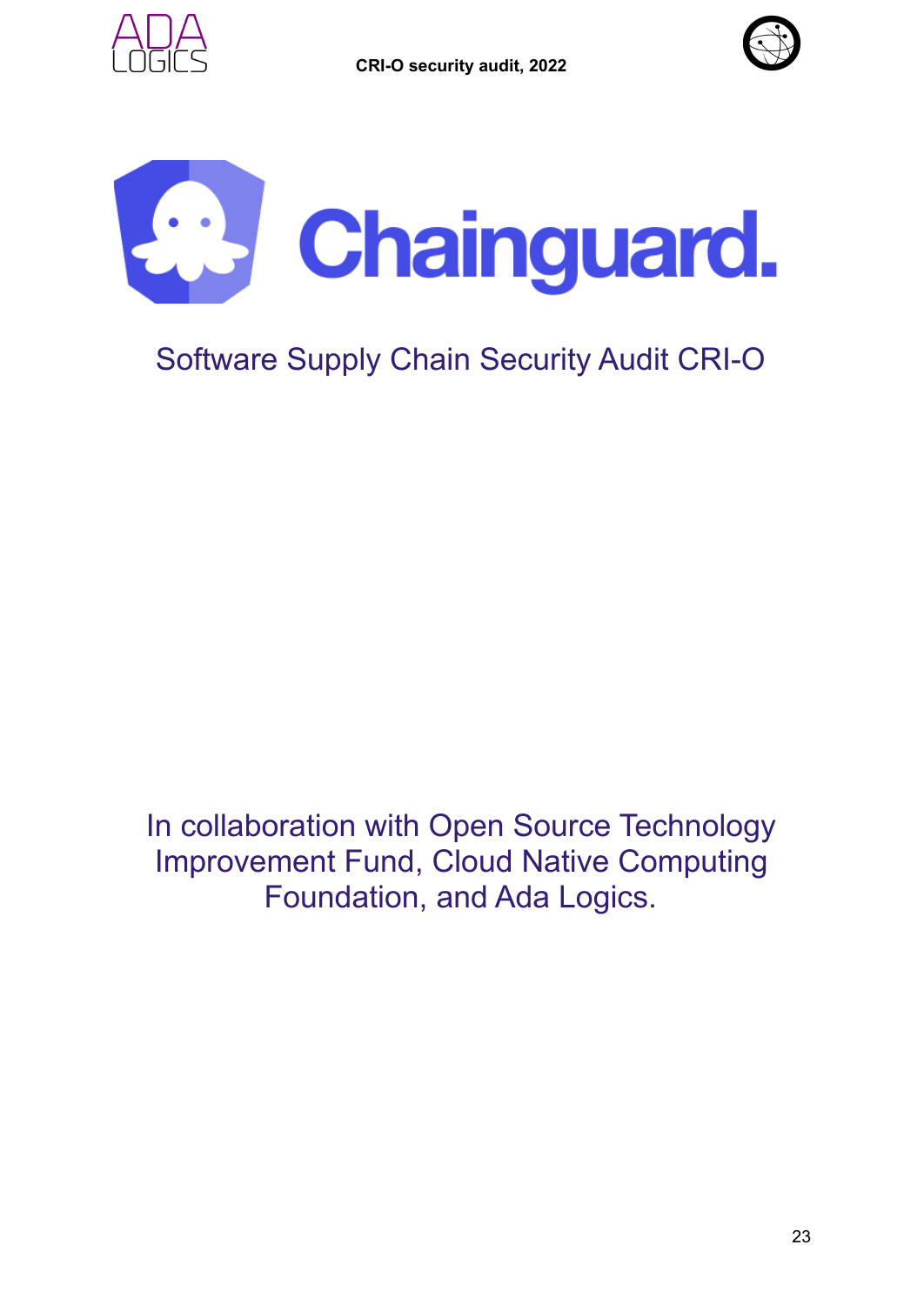

#### **CRI-O security audit, 2022**



| Version      | Author               | Notes                |
|--------------|----------------------|----------------------|
| $\mid$ 0.0.1 | Adolfo García Veytia | <b>Initial Draft</b> |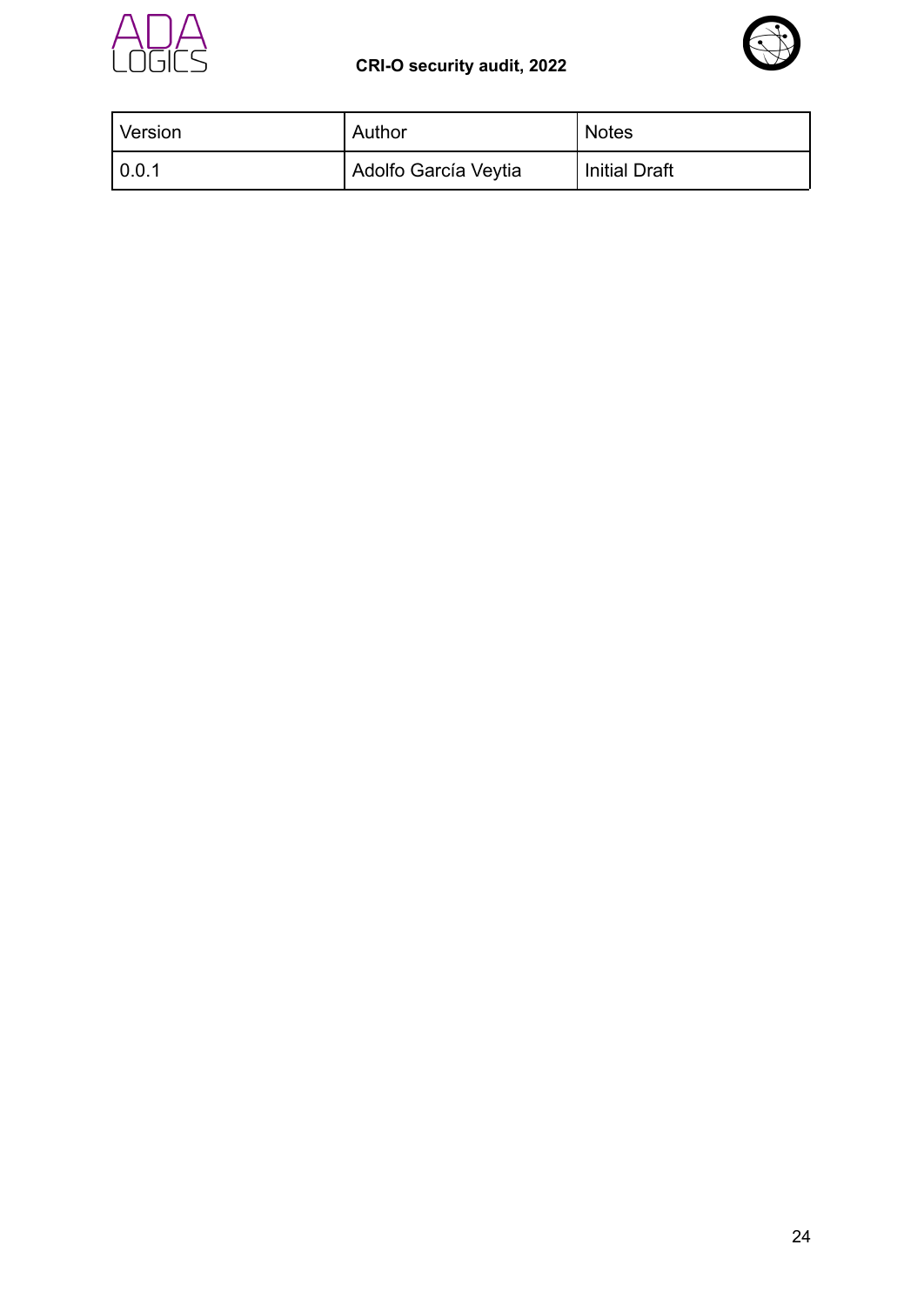



## <span id="page-24-0"></span>Table Of Contents

| <b>Engagement Overview</b>                                                                                                                                                                                       | 25                         |
|------------------------------------------------------------------------------------------------------------------------------------------------------------------------------------------------------------------|----------------------------|
| <b>Chainguard Company Overview</b>                                                                                                                                                                               | 25                         |
| <b>Executive Summary</b>                                                                                                                                                                                         | 25                         |
| <b>Software Supply Chain Security Background</b>                                                                                                                                                                 | 25                         |
| Goals                                                                                                                                                                                                            | 27                         |
| <b>Interviews &amp; Engagement Model</b>                                                                                                                                                                         | 27                         |
| <b>Findings</b><br><b>Build</b><br>Source Code<br>Deploy<br><b>Material Verification</b>                                                                                                                         | 27<br>27<br>27<br>28<br>28 |
| <b>SLSA Overview</b><br><b>SLSA Findings</b><br><b>SLSA Assessment Table</b>                                                                                                                                     | 28<br>28<br>28             |
| <b>Recommendations and Remediations</b><br>Document the Release Process, Draft Policy<br>System Generated Provenance and SBOM<br>Push towards SLSA compliance, all the way to Level 3<br>Automate Package Builds | 31<br>31<br>32<br>32<br>33 |
| <b>Sources</b>                                                                                                                                                                                                   | 34                         |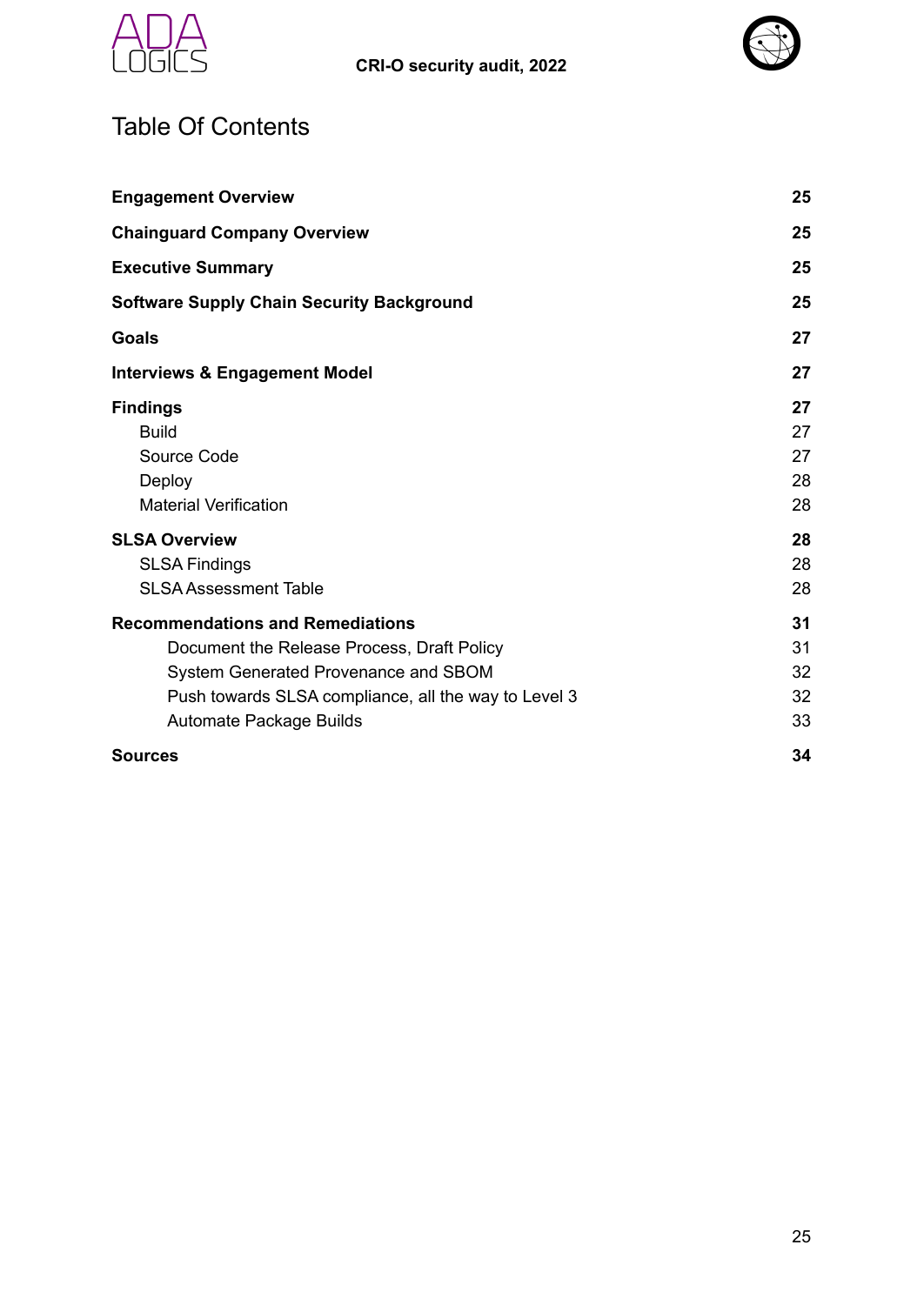



### <span id="page-25-0"></span>Engagement Overview

As part of the Cloud Native Computing Foundation (CNCF) and Linux Foundation's commitment to industry best practices, a third-party security review of CRI-O was funded. Open Source Technology Improvement Fund, Inc (OSTIF) facilitated the review and sourced AdaLogics and Chainguard. AdaLogics performed threat modeling, OSS Fuzz integration, and manual code review; while Chainguard performed a supply chain review. The following report is the Supply Chain Review.

## <span id="page-25-1"></span>Chainguard Company Overview

Chainguard is the world's premiere software supply chain leader. Our mission is to make the software supply chain secure by default. Our teams feature the brightest minds in the industry with cross-cutting experience across containers, cloud computing, security, and all things software supply chain. We have a strong commitment to building and scaling secure open source technologies for the world.

## <span id="page-25-2"></span>Executive Summary

The release process that generates CRI-O's public and testing artifacts has its core functionality automated end to end, enabling the project to shield it from threats induced by human omission and compromised operator's systems. The GitHub Actions powered release process sets the project in a position to start making its outputs non-falsifiable and to push towards SLSA compliance, setting a roadmap to an increasingly hardened process.

Before pursuing SLSA compliance, automating system package generation should be prioritized. Running those builds in an automated environment should be the first priority of the CRI-O team. Minor recommendations around documentation can be done in parallel to ensure advancing towards SLSA compliant systems is done from a fully documented platform.

The project is close to SLSA level 1 compliance. Adding provenance metadata to the build runs would cover most of the missing points, readying the project to start signing artifacts and attestations.

## <span id="page-25-3"></span>Software Supply Chain Security Background

The software development lifecycle has become increasingly complex, and one way for software companies to deal with that complexity is to rely more and more on Open Source Software development. This reliance has opened an attack vector for hackers to infiltrate organizations and steal crucial business and valuable customer data. In 2020 there has been a 430% growth in next-generation cyber-attacks actively targeting open-source software projects<sup>1</sup>—open Source software in components in an organization's Software Supply Chain. Organizations' build systems, those software components that build software, are also under attack. 2020 saw the first prolific supply chain security attack, Sunburst. This attack compromised the Solarwinds build system to inject malicious code into their IT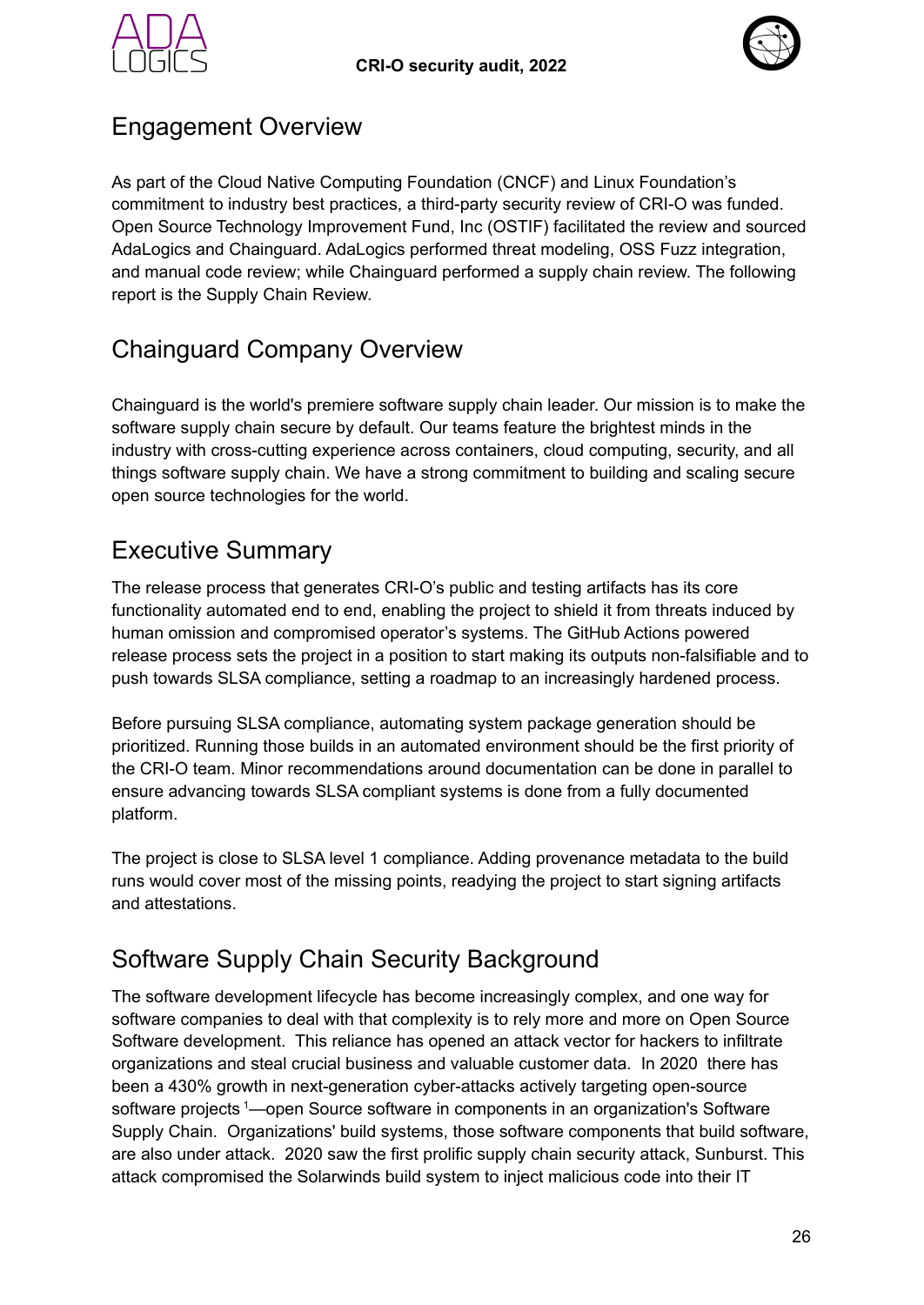



monitoring system, distributed to customers unbeknownst to Solarwinds. There are many entry points in the software supply chain of an organization, and any good defensive strategy requires diligence, multilevel security, and observability of the entirety of the Software supply chain.



Software Supply chains and the processes involved can be divided into three categories: Development, Build, Run. Development is the process of adding new features, functionality, testing and bug fixes. Before running software, it must be validated and packaged in the build category. And finally running the software so it is available to end users.

These categories can be further divided into links:

- Development Act of writing software
- Source Artifact that was directly authored or reviewed by persons
- Build Set of process that transform for consumption
- Package Source that is published for use
- Dependencies Artifact that is an input to a build process but that is not a source
- Deploy Set of steps to make Artifact consumable for end users
- Run Artifacts are available to be consumed by end users

Software developers face threats at each link in the software supply chain. Source threats are those that inject software, features, and functionality not intended by the software producer. Build threats are those that involve manipulating the source during build time, such as Sunburst attacks. The final category is Dependency threats, Attacker adds a dependency and then later changes the dependency to add malicious behavior.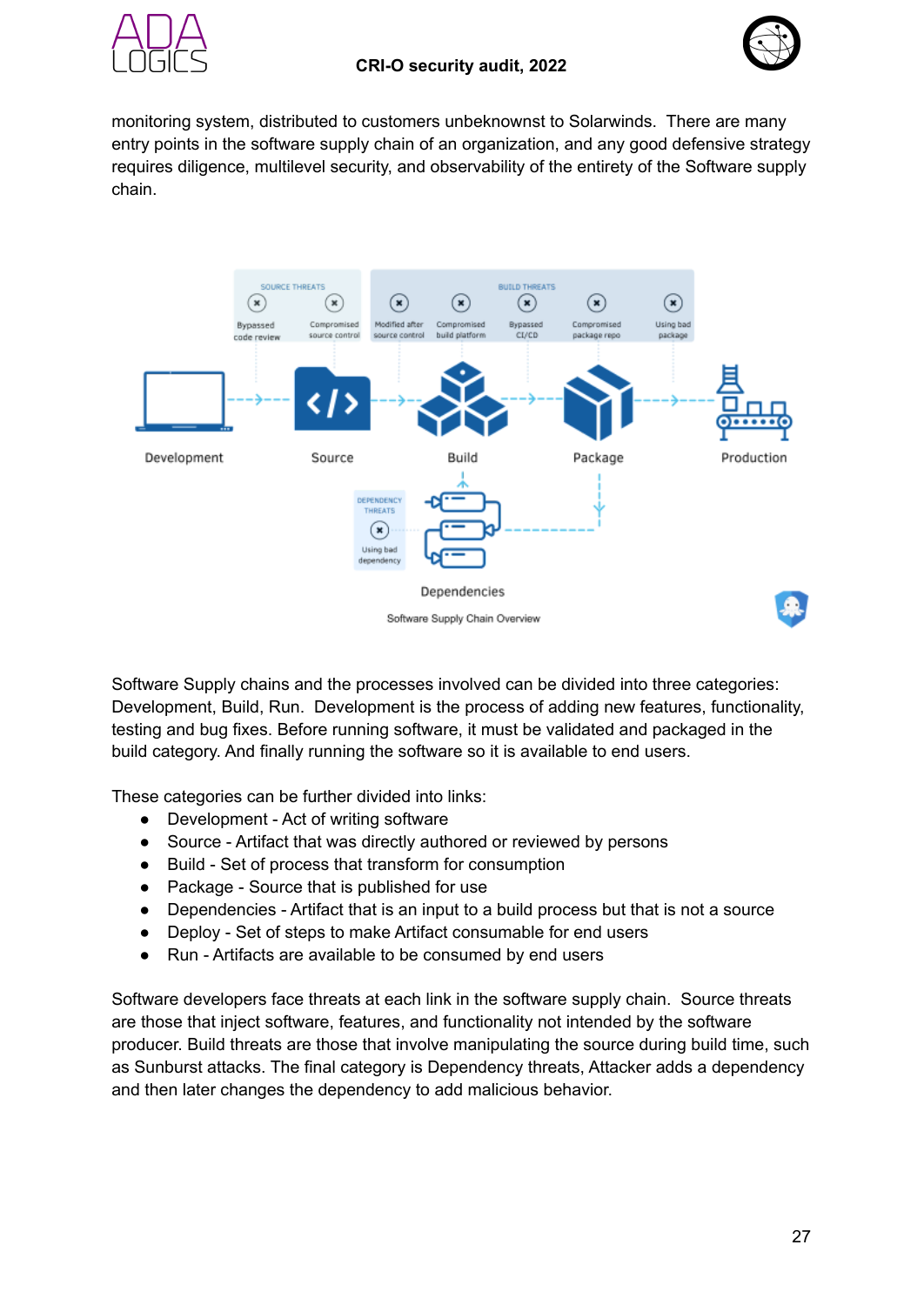



### <span id="page-27-0"></span>Goals

A deliverable from Chainguard that represents their findings and perspective about the current release process including a prioritized list of gaps that they believe should be addressed in the short term, this document. The document will serve as an appendix to the overall audit report, therefore, the codebase itself and the running environment is out of scope of this assessment.

## <span id="page-27-1"></span>Interviews & Engagement Model

Review of the release tooling was conducted by inspecting the open-source GitHub repository. A final Q&A session was held on slack on May 9th, 2022

## <span id="page-27-2"></span>Findings

#### <span id="page-27-3"></span>Build

The CRI-O build system runs at every commit, producing the same bundles for arm64 and am64 architectures containing config files, plugins, binaries and other files that tagged releases publish.

Most of CRI-O build system run in GitHub actions, with a fairly high degree of automation, especially given the number of active contributors to the project. The release process of the static binaries performs all critical steps under automation, while the last non-critical bits (patching the release notes, for example) are still manual. Building the system packages is still a manual process which is more of a concern, but given the overall automation level of the project, automating the build of these artifacts should be easily achievable.

Base builds are reproducible, yet some artifacts like os packages are signed which introduces entropy, leading to varying output.

Build automation is kept in GitHub Actions workflows and scripts. Hence, the infrastructure that runs the build automation is not managed by the project itself. The Actions environment provides isolation from run to run

Step to step metadata is not signed, nor are artifacts built by the release process provided for download. Prebuilt OS Packages are signed for their respective packaging system.

#### <span id="page-27-4"></span>Source Code

The project's source code is tracked in git and revision history is kept indefinitely in GitHub. The project has a contributions guide. The guide establishes roles and a two-reviewer requirement for all merges. Signed commits are required to contribute to the project.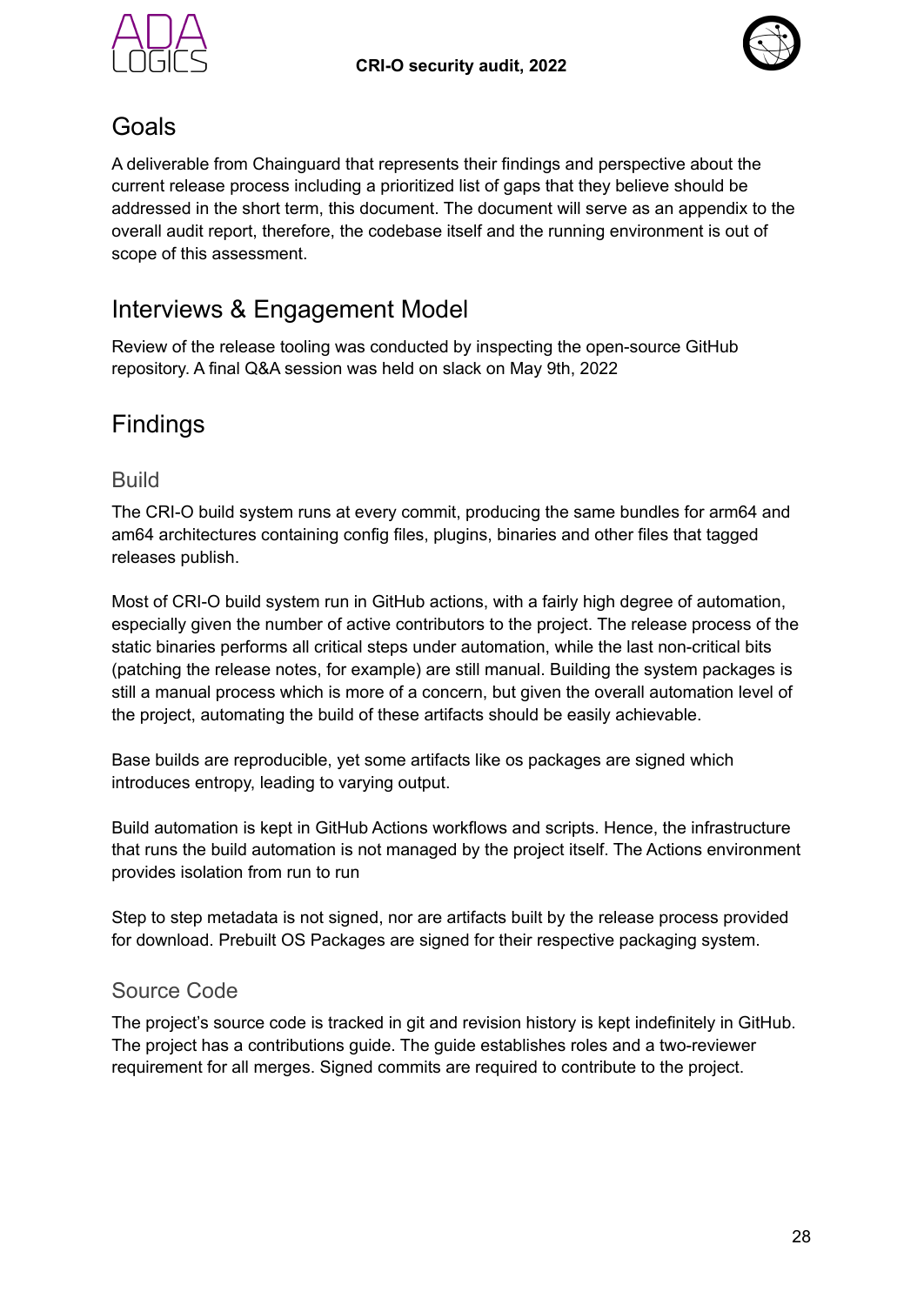



#### <span id="page-28-0"></span>**Deploy**

Signed build metadata is not provided. User validation of artifacts is limited to integrity check via checksum files.

#### <span id="page-28-1"></span>Material Verification

Releases are not described with a Software Bill of Materials, no provenance attestations recording the release process steps are produced either. The project uses FOSSA to keep track of dependencies and licensing.

### <span id="page-28-2"></span>SI SA Overview

SLSA is a set of standards and technical controls you can adopt to improve artifact integrity and build towards completely resilient systems. It's not a single tool, but a step-by-step outline to prevent artifacts from being tampered with and tampered artifacts from being used, and at the higher levels, hardening up the platforms that make up a supply chain.<sup>4</sup>

#### <span id="page-28-3"></span>SLSA Findings

Derived from the findings detailed below, CRI-O is near SLSA Level 1 compliance. Producing the necessary provenance metadata would set the release process ready to start implementing digital singatures of its artifacts and metadata, ensuring they can't be tampered with,

#### <span id="page-28-4"></span>SLSA Assessment Table

| <b>Source Requirements</b> |                                                                                                                                                                                                                                       |   |                    | 4 | Status/Justification                                                |
|----------------------------|---------------------------------------------------------------------------------------------------------------------------------------------------------------------------------------------------------------------------------------|---|--------------------|---|---------------------------------------------------------------------|
| Version controlled         | Every change to the source is tracked in a<br>version control system that meets the<br>following requirements                                                                                                                         | O |                    |   |                                                                     |
| Verified history           | Every change in the revision's history has at<br>least one strongly authenticated actor<br>identity (author, uploader, reviewer, etc.) and<br>timestamp.                                                                              |   |                    |   |                                                                     |
| Retained indefinitely      | The revision and its change history are<br>preserved indefinitely and cannot be deleted,<br>except when subject to an established and<br>transparent policy for obliteration, such as a<br>legal or policy requirement.               |   | 8<br>m<br>$\Omega$ | ✓ | Git tree remains unaltered. Source code<br>of the build is archived |
| Two-person reviewed        | Every change in the revision's history was<br>agreed to by two trusted persons prior to<br>submission, and both of these trusted<br>persons were strongly authenticated.<br>(Exceptions from Verified History apply here<br>as well.) |   |                    | ✓ | 2 person requirement specified in docs                              |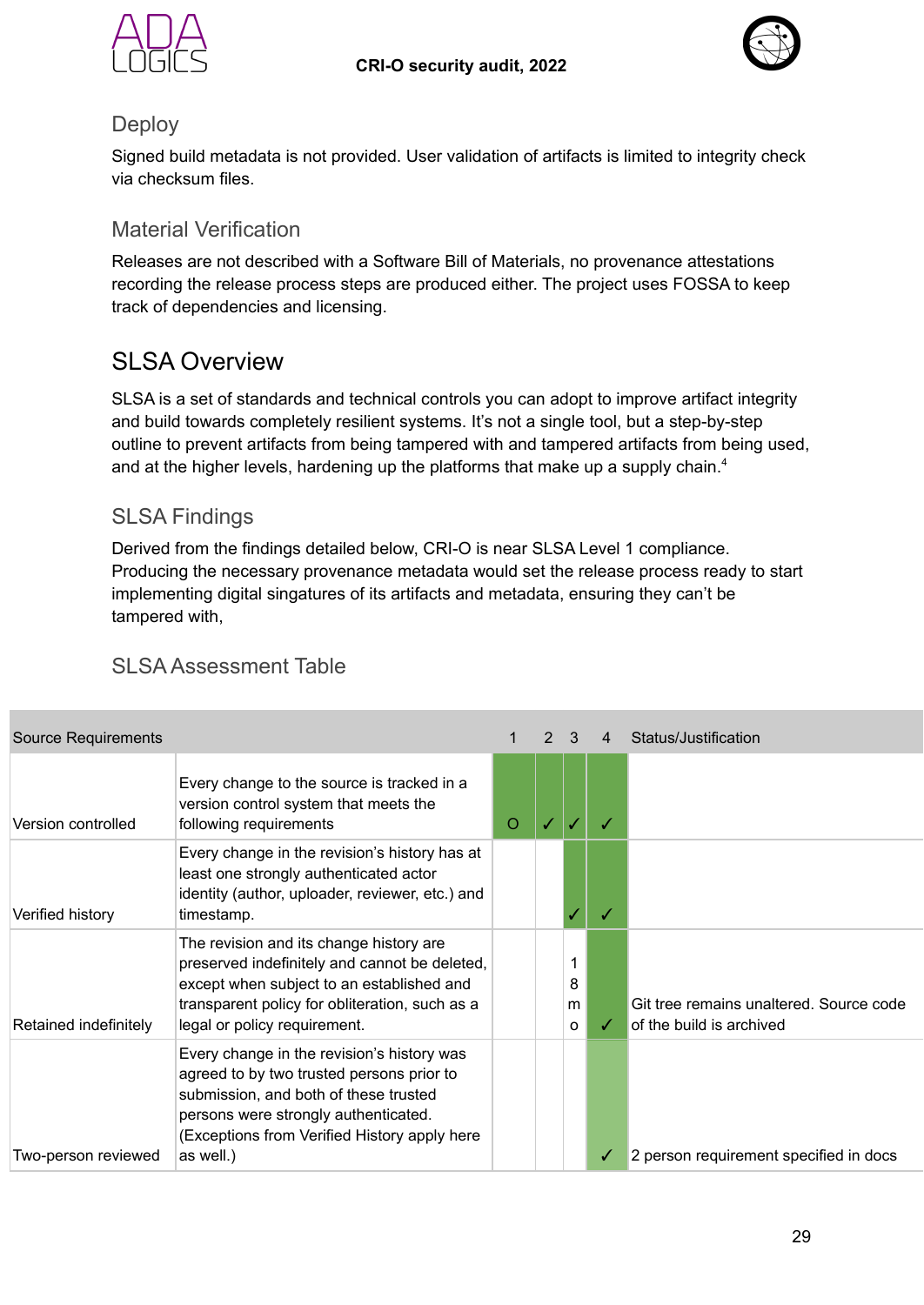



| <b>Build requirements</b> |                                                                                                                                                                                                                                                             | 1 | 2            | 3            | 4            |                                                                                                 |
|---------------------------|-------------------------------------------------------------------------------------------------------------------------------------------------------------------------------------------------------------------------------------------------------------|---|--------------|--------------|--------------|-------------------------------------------------------------------------------------------------|
| Scripted build            | All build steps were fully defined in some sort<br>of "build script". The only manual command,<br>if any, was to invoke the build script.                                                                                                                   |   |              |              |              | Static builds are automated but building<br>system packages is still a "semi manual"<br>process |
| <b>Build service</b>      | All build steps ran using some build service,<br>not on a developer's workstation.                                                                                                                                                                          |   |              |              |              | Static builds are automated but building<br>system packages is still a "semi manual"<br>process |
| Build as code             | The build definition and configuration is<br>defined in source control and is executed by<br>the build service.                                                                                                                                             |   |              |              | ✓            | Yes, workflows executed in GitHub<br>Actions                                                    |
| Ephemeral<br>environment  | The build service ensured that the build<br>steps ran in an ephemeral environment,<br>such as a container or VM, provisioned<br>solely for this build, and not reused from a<br>prior build.                                                                |   |              |              | ✓            | Build environment is created/destroyed by<br><b>GitHub Actions</b>                              |
| Isolated                  | The build service ensured that the build<br>steps ran in an isolated environment free of<br>influence from other build instances, whether<br>prior or concurrent.                                                                                           |   |              |              |              | Build process cannot clash with other<br>processes                                              |
| Parameterless             | The build output cannot be affected by user<br>parameters other than the build entry point<br>and the top-level source location. In other<br>words, the build is fully defined through the<br>build script and nothing else.                                |   |              |              | $\checkmark$ |                                                                                                 |
| Hermetic                  | All transitive build steps, sources, and<br>dependencies were fully declared up front<br>with immutable references, and the build<br>steps ran with no network access.                                                                                      |   |              |              | ✓            |                                                                                                 |
| Reproducible              | Re-running the build steps with identical<br>input artifacts results in bit-for-bit identical<br>output. Builds that cannot meet this MUST<br>provide a justification why the build cannot<br>be made reproducible.                                         |   |              |              | O            | Yes, for static builds. Signed system<br>packages cannot be reproducible                        |
| <b>Provenance</b>         |                                                                                                                                                                                                                                                             | 1 | $\mathbf{2}$ | $\mathbf{3}$ | 4            |                                                                                                 |
| Available                 | The provenance is available to the consumer<br>in a format that the consumer accepts. The<br>format SHOULD be in-toto SLSA<br>Provenance, but another format MAY be<br>used if both producer and consumer agree<br>and it meets all the other requirements. | J |              |              |              |                                                                                                 |
| Authenticated             | The provenance's authenticity and integrity<br>can be verified by the consumer. This<br>SHOULD be through a digital signature from<br>a private key accessible only to the service<br>generating the provenance.                                            |   |              |              |              | No provenance info exists yet                                                                   |
| Service generated         | The data in the provenance MUST be<br>obtained from the build service (either                                                                                                                                                                               |   |              |              |              |                                                                                                 |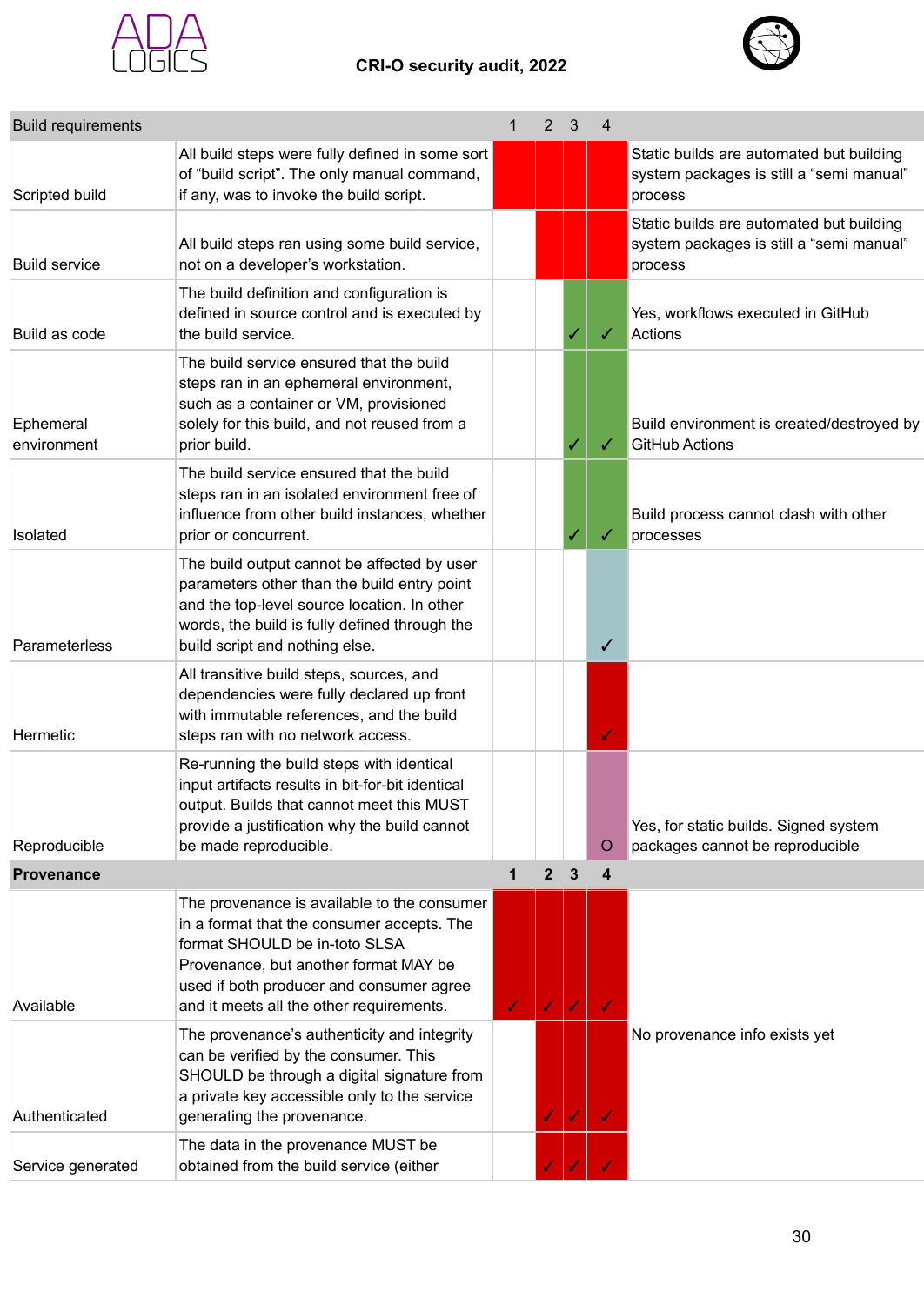

#### **CRI-O security audit, 2022**



|                                         | because the generator is the build service or<br>because the provenance generator reads<br>the data directly from the build service).                                                                  |         |              |   |         |                               |
|-----------------------------------------|--------------------------------------------------------------------------------------------------------------------------------------------------------------------------------------------------------|---------|--------------|---|---------|-------------------------------|
| Non-falsifiable                         | Provenance cannot be falsified by the build<br>service's users.                                                                                                                                        |         |              |   |         |                               |
| Dependencies<br>complete                | Provenance records all build dependencies<br>that were available while running the build<br>steps.                                                                                                     |         |              |   |         |                               |
| <b>Contents of</b><br><b>Provenance</b> |                                                                                                                                                                                                        | 1       | $\mathbf{2}$ | 3 | 4       |                               |
| Identifies artifact                     | The provenance MUST identify the output<br>artifact via at least one cryptographic hash.                                                                                                               |         |              |   |         |                               |
| Identifies builder                      | The provenance identifies the entity that<br>performed the build and generated the<br>provenance. This represents the entity that<br>the consumer must trust.                                          |         |              |   |         |                               |
| <b>Identifies build</b><br>instructions | The provenance identifies the top-level<br>instructions used to execute the build. The<br>identified instructions SHOULD be at the<br>highest level available to the build                             |         |              |   |         |                               |
| Identifies source code                  | The provenance identifies the repository<br>origin(s) for the source code used in the<br>build.                                                                                                        |         |              |   |         |                               |
| Identifies entry point                  | The provenance identifies the "entry point" of<br>the build definition (see build-as-code) used<br>to drive the build including what source repo<br>the configuration was read from.                   |         |              |   | ✓       |                               |
| Includes all build<br>parameters        | The provenance includes all build<br>parameters under a user's control. See<br>Parameterless for details. (At L3, the<br>parameters must be listed; at L4, they must<br>be empty.)                     |         |              |   | ✓       |                               |
| Includes all transitive<br>dependencies | The provenance includes all transitive<br>dependencies listed in Dependencies<br>Complete.                                                                                                             |         |              |   |         |                               |
| Includes reproducible<br>info           | The provenance includes a boolean<br>indicating whether build is intended to be<br>reproducible and, if so, all information<br>necessary to reproduce the build. See<br>Reproducible for more details. |         |              |   |         |                               |
| Includes metadata                       | The provenance includes metadata to aid<br>debugging and investigations. This SHOULD<br>at least include start and end timestamps<br>and a permalink to debug logs.                                    | $\circ$ |              |   | $\circ$ | No provenance data exists yet |
| <b>Common</b><br>requirements           |                                                                                                                                                                                                        | 1       | $\mathbf{2}$ | 3 | 4       |                               |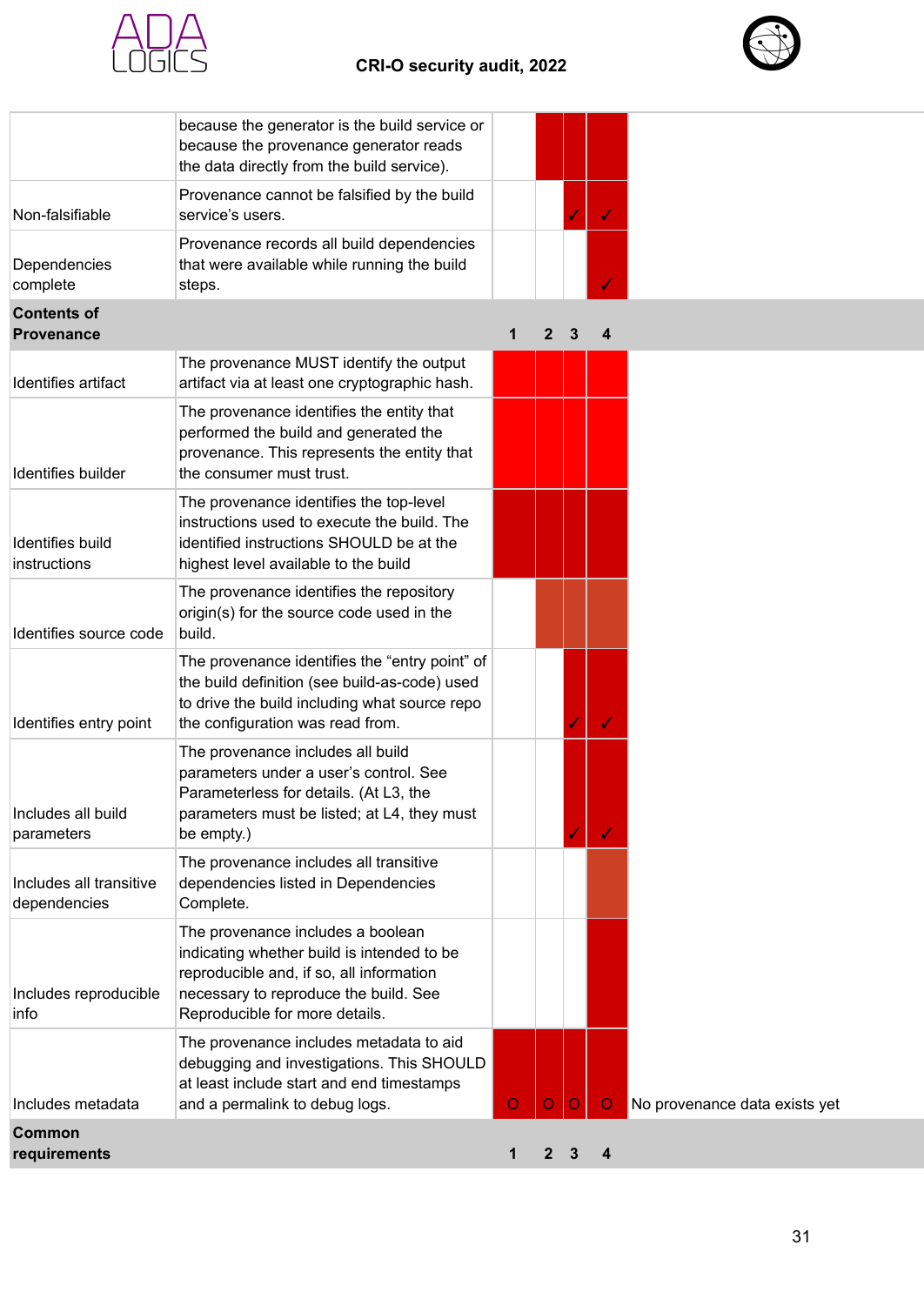



| Security          | The system meets some TBD baseline<br>security standard to prevent compromise.<br>(Patching, vulnerability scanning, user<br>isolation, transport security, secure boot,<br>machine identity, etc. Perhaps NIST 800-53<br>or a subset thereof.) |  |  | Needs separate assessment. shared<br>responsibility model inherits some<br>compliance but our operation needs to be<br>levaluated. |
|-------------------|-------------------------------------------------------------------------------------------------------------------------------------------------------------------------------------------------------------------------------------------------|--|--|------------------------------------------------------------------------------------------------------------------------------------|
| Access            | All physical and remote access must be rare,<br>logged, and gated behind multi-party<br>approval.                                                                                                                                               |  |  | No remote access (GH Actions based)                                                                                                |
| <b>Superusers</b> | Only a small number of platform admins may<br>override the guarantees listed here. Doing so<br>MUST require approval of a second platform<br>admin.                                                                                             |  |  |                                                                                                                                    |

### <span id="page-31-0"></span>Recommendations and Remediations

The CRI-O release process has a good degree of automation and is free of legacy platforms and code, setting the project in a good position to build features to harden builds and artifacts. SLSA compliance is within reach

<span id="page-31-1"></span>Document the Release Process, Draft Policy

| Designation                     | <b>SSCOBSERVE</b>                                                                                                                                                                                                                          |
|---------------------------------|--------------------------------------------------------------------------------------------------------------------------------------------------------------------------------------------------------------------------------------------|
| Risk                            | Lack of documentation and policies into the<br>release process may result in time and<br>effort to remediate incident reports and<br>ultimately code.                                                                                      |
| Recommendation                  | Create documentation of the release<br>process<br>Draft vulnerability policy delineating<br>$\bullet$<br>acceptable risk levels<br>Draft 3rd party components policy,<br>$\bullet$<br>detailing acceptable dependencies,<br>licensing, etc |
| Where - Development, Build, Run | All                                                                                                                                                                                                                                        |
| Prioritisation                  | P3                                                                                                                                                                                                                                         |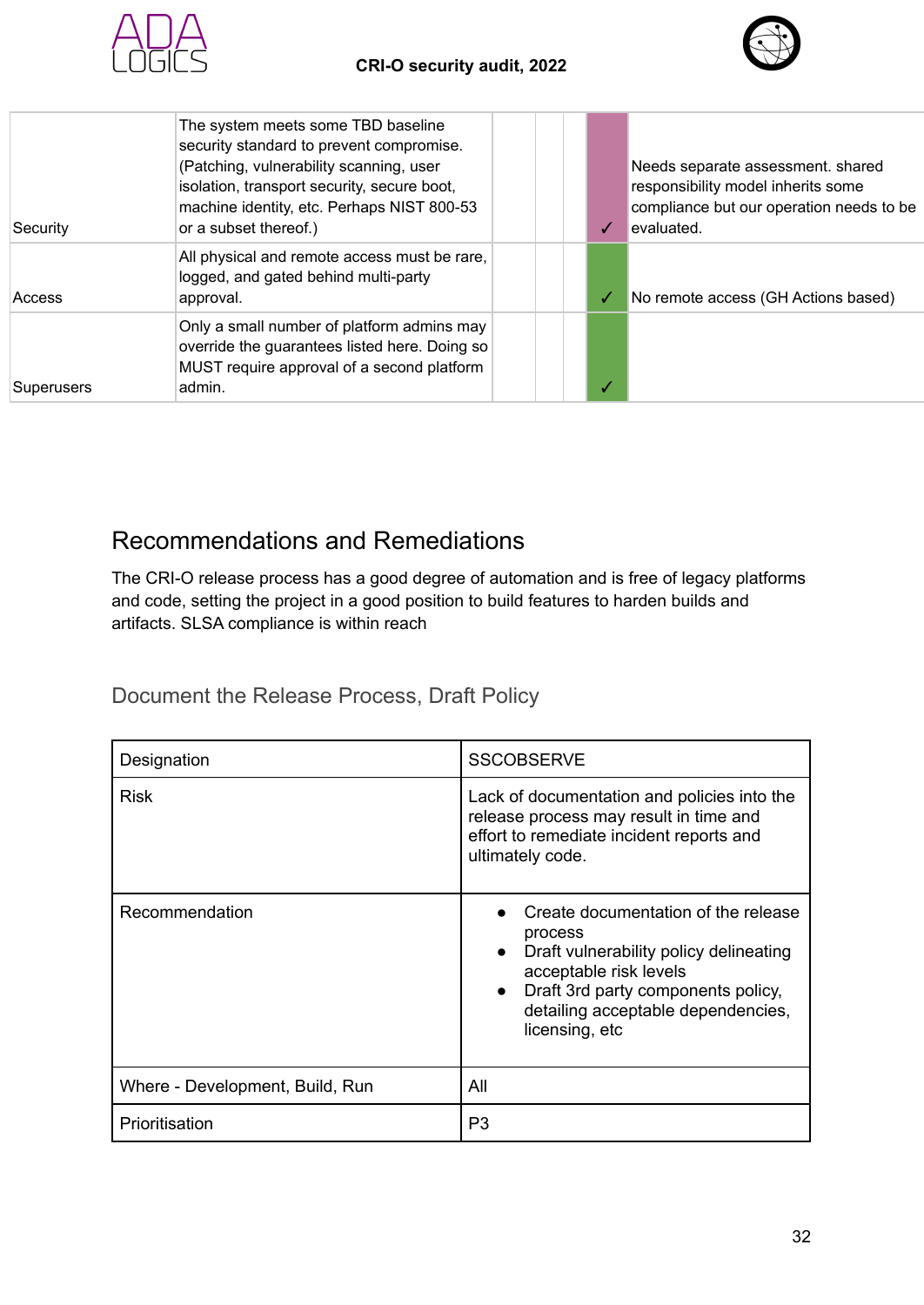



## <span id="page-32-0"></span>System Generated Provenance and SBOM

| Designation    | <b>ARTINT</b>                                                                                                                                                                                                                                                                                                                                                                                                                                                                                                                                                                                      |
|----------------|----------------------------------------------------------------------------------------------------------------------------------------------------------------------------------------------------------------------------------------------------------------------------------------------------------------------------------------------------------------------------------------------------------------------------------------------------------------------------------------------------------------------------------------------------------------------------------------------------|
| <b>Risk</b>    | Responding to 3rd party vulnerabilities or<br>build system compromises could result in<br>unnecessary burden and slow response<br>time because of lacking inventory and<br>information about the CI runs. Scanning the<br>code for vulnerabilities in dependencies and<br>attaching the results as signed attestations<br>can provide assurances to users and may<br>block releases containing vulnerabilities.                                                                                                                                                                                    |
| Recommendation | Attach provenance data to artifacts:<br>We recommend that the minimum<br>provenance data to have:<br><b>SBOM</b><br>• SLSA Provenance attestation<br>Vulnerability scan reports<br>Provenance data can be generated at build<br>time, but not necessarily all at the same<br>time. For example, SBOM can be<br>generated at build time, and at a later time<br>vulnerability analysis may be attached.<br>We also recommend that provenance data<br>be signed to comply with SLSA 3<br>(non-falsifiable). Project Sigstore offers<br>facilities to sign/attach-and-sign/verify<br>provenance data. |

### <span id="page-32-1"></span>Push towards SLSA compliance, all the way to Level 3

| Designation    | <b>SLSA</b>                                                                                                                                                                                                 |
|----------------|-------------------------------------------------------------------------------------------------------------------------------------------------------------------------------------------------------------|
| <b>Risk</b>    | The level of automation of the project's<br>build systems puts it in a good position to<br>start implementing SLSA compliance                                                                               |
| Recommendation | Github Actions has proven to run<br><b>SLSA 3 Workloads</b><br>Non falsifiable SLSA provenance<br>$\bullet$<br>using GitHub workflows<br>Achieving SLSA 3+ on GitHub:<br><b>Reusable Workflows and OIDC</b> |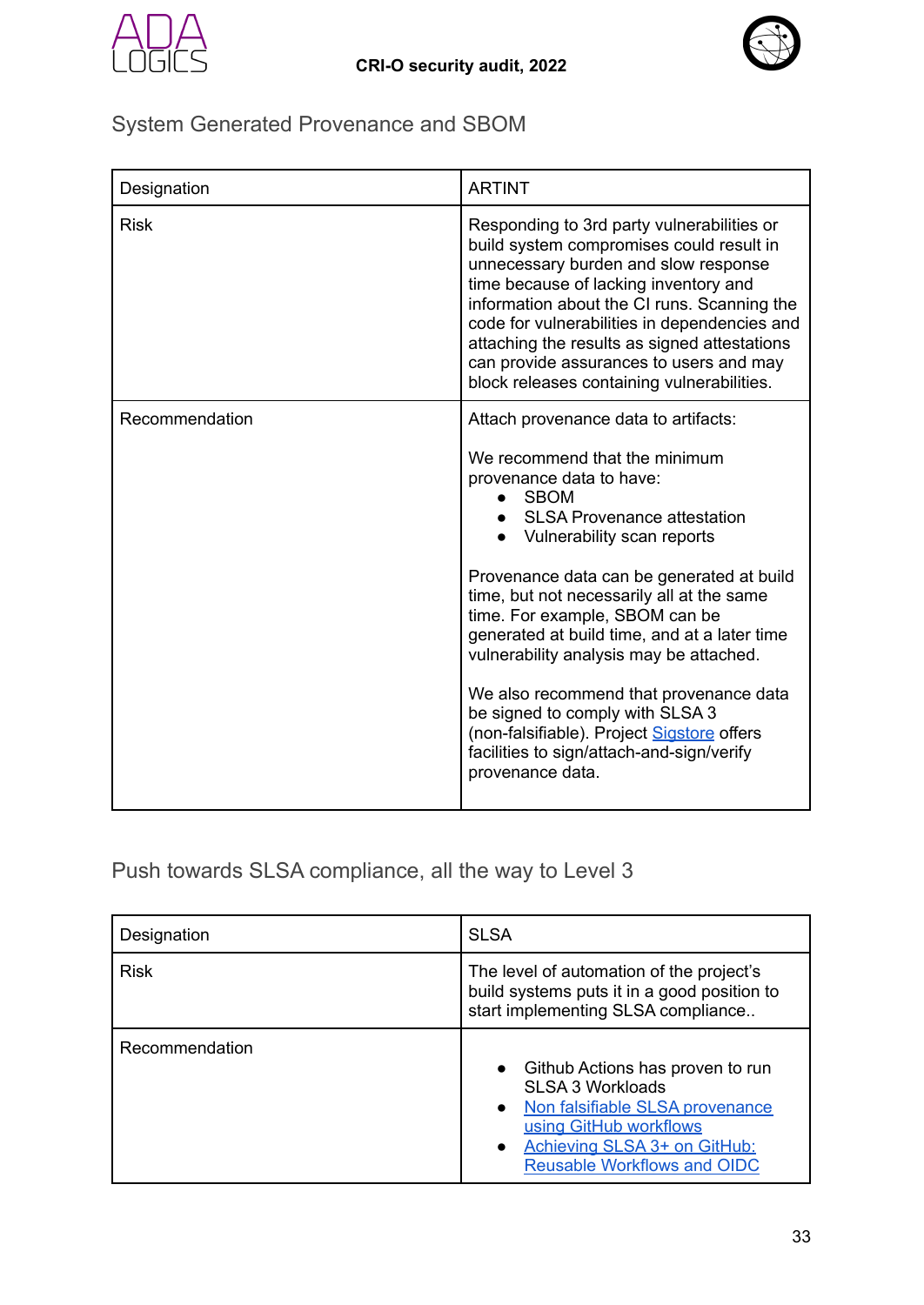



|                                 | Kubernetes workloads to run<br>$\bullet$<br>ephemeral Github actions |
|---------------------------------|----------------------------------------------------------------------|
| Where - Development, Build, Run | <b>Build</b>                                                         |
| Prioritisation                  | P3                                                                   |

## <span id="page-33-0"></span>Automate Package Builds

| Designation                     | <b>OSSPM</b>                                                                                                                                                                                                                                                                                                                                                                                                                                                  |  |  |  |
|---------------------------------|---------------------------------------------------------------------------------------------------------------------------------------------------------------------------------------------------------------------------------------------------------------------------------------------------------------------------------------------------------------------------------------------------------------------------------------------------------------|--|--|--|
| <b>Risk</b>                     | CRI-O releases system packages for Linux<br>distributions but these artifacts are not built<br>by the automation. An attacker could<br>compromise systems where these<br>packages are built. Securing the package<br>builds in an automated system should be<br>priority one                                                                                                                                                                                  |  |  |  |
| Recommendation                  | Review Sigstore integrations with<br>Package maintainers. Lots of<br>details, more targeted at repository<br>operators<br>Review the openssf wg survey<br>which has a lot of practices for<br>package maintainers<br>Become involved in the OpenSSF<br>Working Group to help drive and<br>understand the current security<br>available to package maintainers<br>Implement and/or continue a review<br>process for access controls around<br>package managers |  |  |  |
| Where - Development, Build, Run | <b>Build</b>                                                                                                                                                                                                                                                                                                                                                                                                                                                  |  |  |  |
| Prioritisation                  | P <sub>0</sub>                                                                                                                                                                                                                                                                                                                                                                                                                                                |  |  |  |